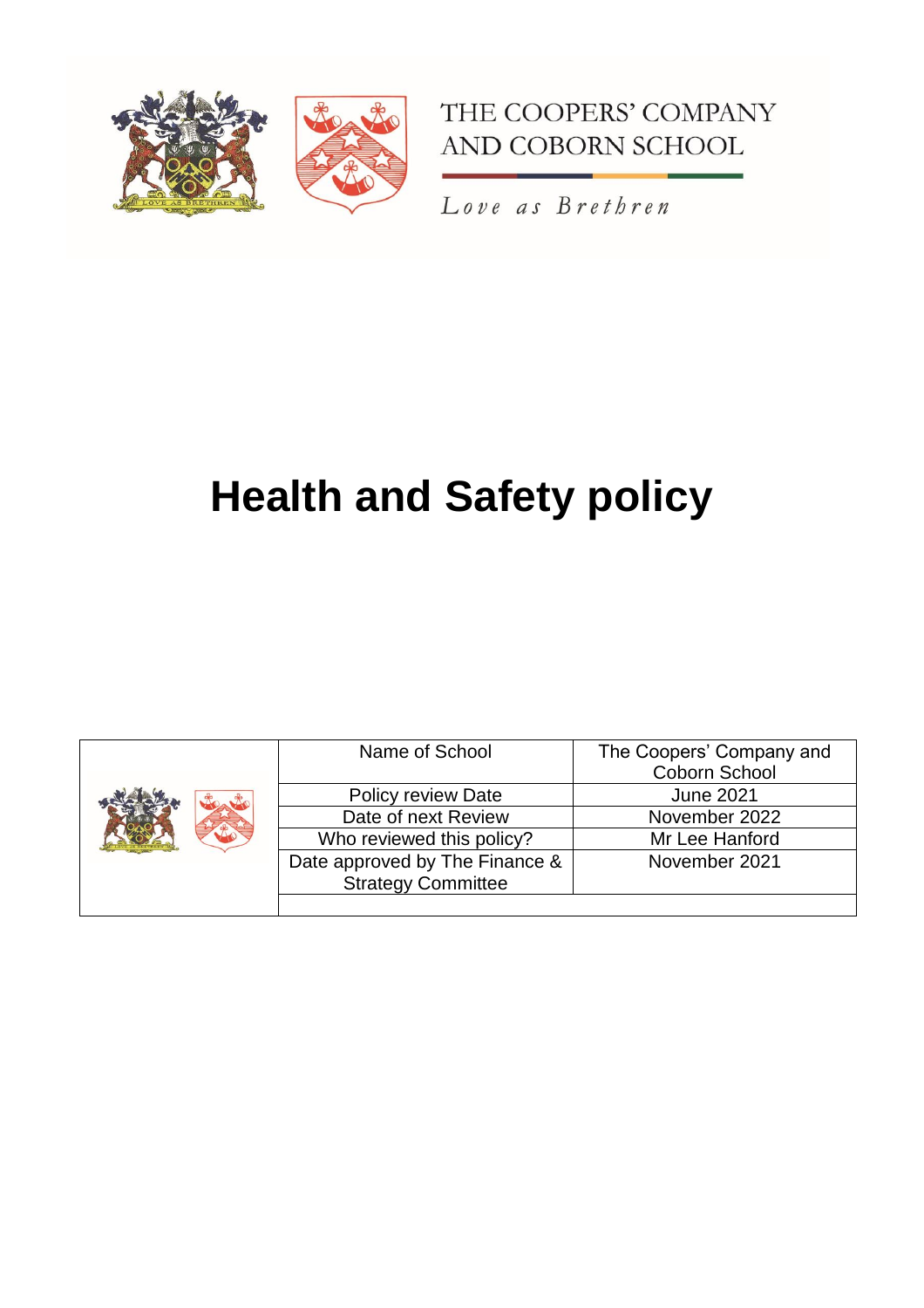## **Contents**

| Appendix 2. Recommended absence period for preventing the spread of infection 18-21 |
|-------------------------------------------------------------------------------------|
|                                                                                     |
|                                                                                     |
|                                                                                     |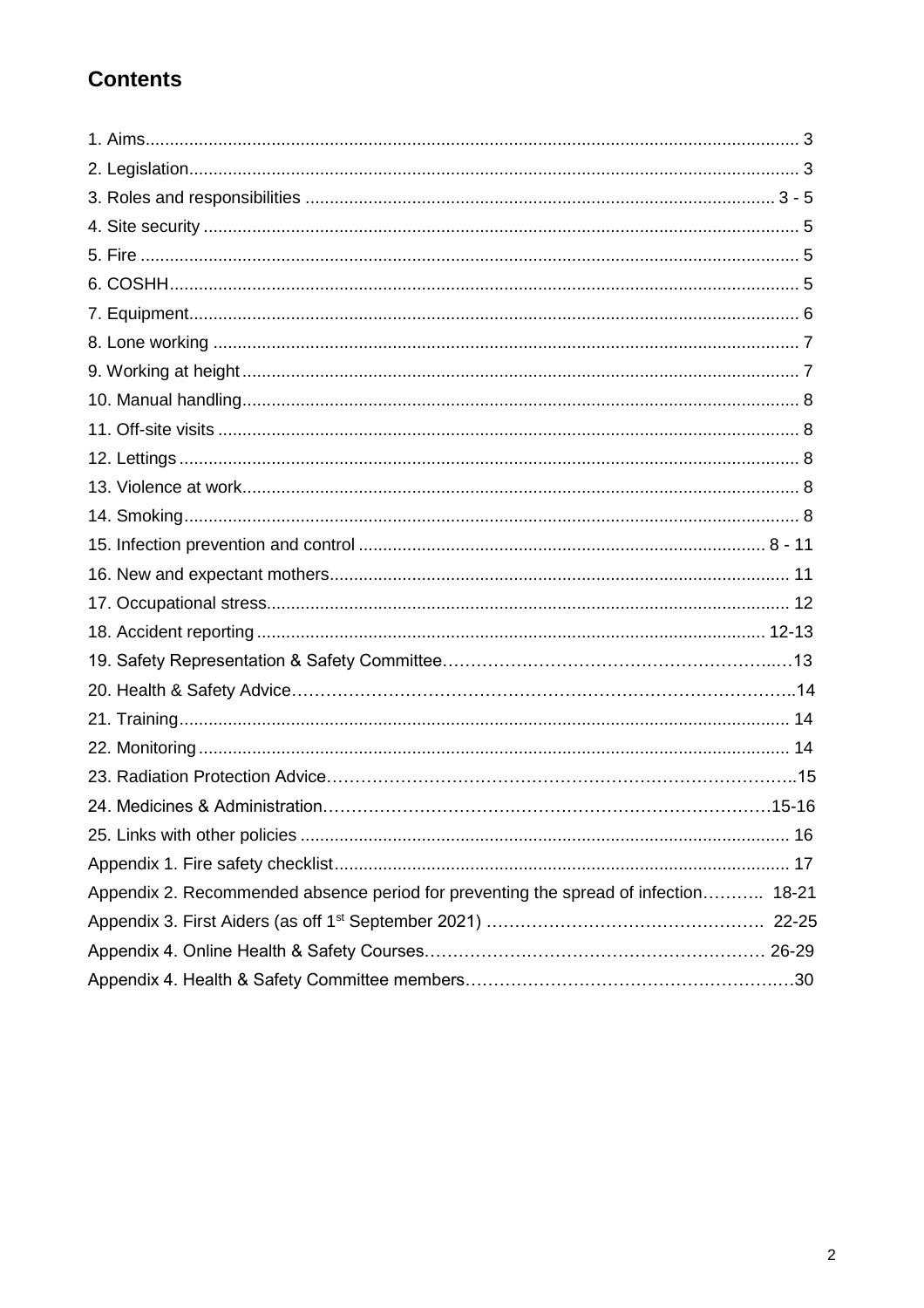## **1. Aims**

Our school aims to:

Provide and maintain a safe and healthy environment

Establish and maintain safe working procedures amongst staff, pupils and all visitors to the school site

Have robust procedures in place in case of emergencies

Ensure that the premises and equipment are maintained safely, and are regularly inspected

## **2. Legislation**

This policy is based on advice from the Department for Education on [health and safety in schools](https://www.gov.uk/government/publications/health-and-safety-advice-for-schools) and the following legislation:

- [The Health and Safety at Work etc. Act 1974,](http://www.legislation.gov.uk/ukpga/1974/37) which sets out the general duties employers have towards employees and duties relating to lettings
- [The Management of Health and Safety at Work Regulations 1992,](http://www.legislation.gov.uk/uksi/1992/2051/regulation/3/made) which require employers to make an assessment of the risks to the health and safety of their employees
- [The Management of Health and Safety at Work Regulations 1999,](http://www.legislation.gov.uk/uksi/1999/3242/contents/made) which require employers to carry out risk assessments, make arrangements to implement necessary measures, and arrange for appropriate information and training
- [The Control of Substances Hazardous to Health Regulations 2002,](http://www.legislation.gov.uk/uksi/2002/2677/contents/made) which require employers to control substances that are hazardous to health
- [The Reporting of Injuries, Diseases and Dangerous Occurrences Regulations](http://www.legislation.gov.uk/uksi/2013/1471/schedule/1/paragraph/1/made) (RIDDOR) 2013, which state that some accidents must be reported to the Health and Safety Executive and set out the timeframe for this and how long records of such accidents must be kept
- [The Health and Safety \(Display Screen Equipment\) Regulations 1992,](http://www.legislation.gov.uk/uksi/1992/2792/contents/made) which require employers to carry out digital screen equipment assessments and states users' entitlement to an eyesight test
- [The Gas Safety \(Installation and Use\) Regulations](http://www.legislation.gov.uk/uksi/1998/2451/regulation/4/made) 1998, which require work on gas fittings to be carried out by someone on the Gas Safe Register
- [The Regulatory Reform \(Fire Safety\) Order 2005,](http://www.legislation.gov.uk/uksi/2005/1541/part/2/made) which requires employers to take general fire precautions to ensure the safety of their staff

[The Work at Height Regulations 2005,](http://www.legislation.gov.uk/uksi/2005/735/contents/made) which requires employers to protect their staff from falls from height

The school follows [national guidance published by Public Health England](https://www.gov.uk/government/publications/health-protection-in-schools-and-other-childcare-facilities/chapter-9-managing-specific-infectious-diseases) when responding to infection control issues.

This policy complies with our funding agreement and articles of association.

## **3. Roles and responsibilities**

#### **3.0 The local authority and governing board**

The ultimate responsibility for ensuring a safe and health environment within the School rests with the Governing Board

The governing board delegates operational matters and day-to-day tasks to the headteacher and staff members.

#### **3.1 The governing board**

The governing board has ultimate responsibility for health and safety matters in the school, but will delegate day-to-day responsibility to Ms Sue Hay Headteacher.

The governing board has a duty to take reasonable steps to ensure that staff and pupils are not exposed to risks to their health and safety. This applies to activities on or off the school premises.

The Governing Board as the employer, also has a duty to: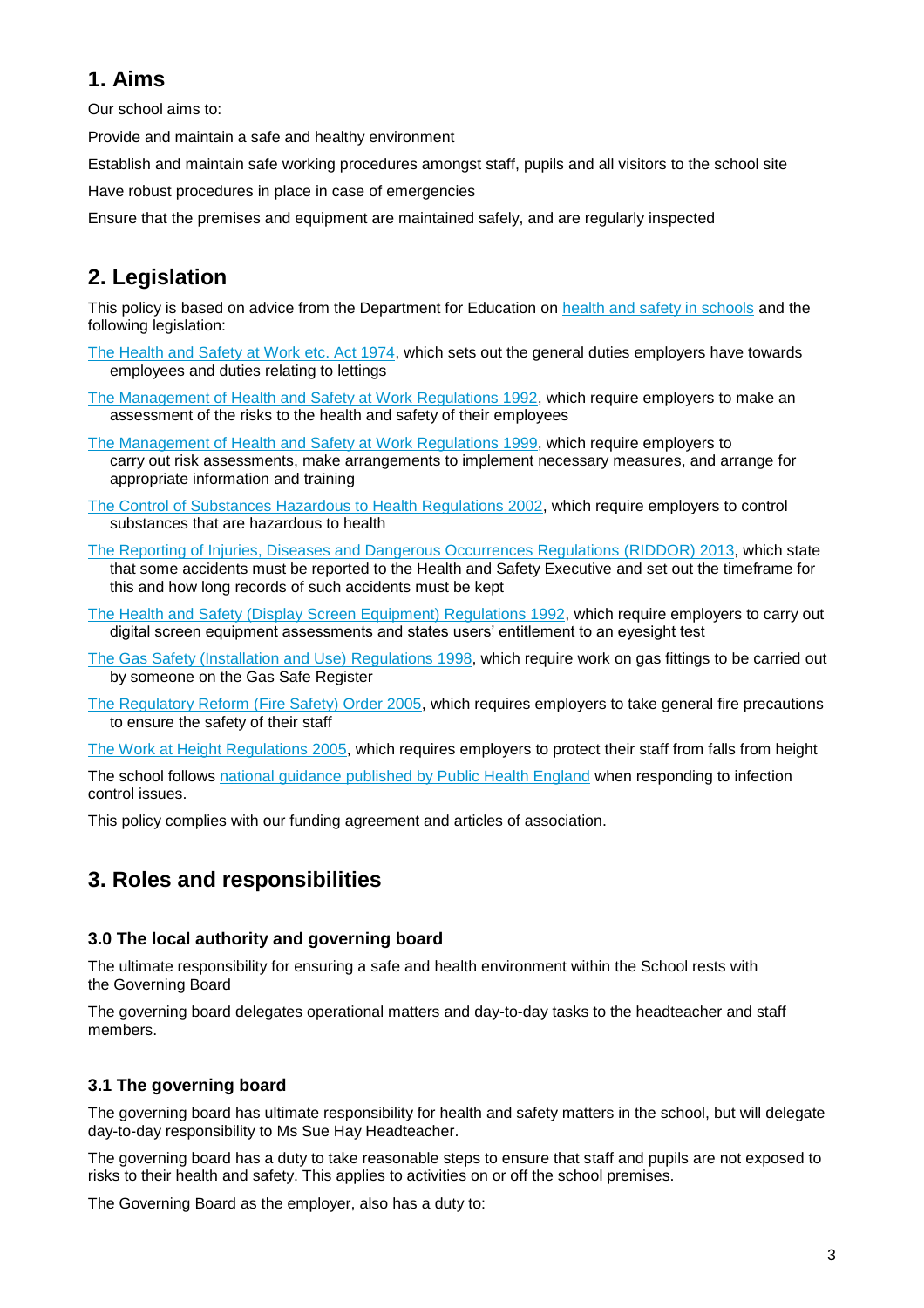Assess the risks to staff and others affected by school activities in order to identify and introduce the health and safety measures necessary to manage those risks

Inform employees about risks and the measures in place to manage them

Ensure that adequate health and safety training is provided

The governor who oversees health and safety is Mr Daniel Shore.

#### **3.2 Headteacher**

The headteacher is responsible for health and safety day-to-day. This involves:

Implementing the health and safety policy

Ensuring there is enough staff to safely supervise pupils

Ensuring that the school building and premises are safe and regularly inspected

Providing adequate training for school staff

Reporting to the governing board on health and safety matters

Ensuring appropriate evacuation procedures are in place and regular fire drills are held

Ensuring that in their absence, health and safety responsibilities are delegated to another member of staff

Ensuring all risk assessments are completed and reviewed

Monitoring cleaning contracts, and ensuring cleaners are appropriately trained and have access to personal protective equipment, where necessary

In the headteacher's absence, Mr Robert Bell, Deputy Headteacher assumes the above day-to-day health and safety responsibilities.

#### **3.3 Health and safety lead**

The nominated health and safety lead is Mr Lee Hanford, Head of Site & Services.

#### **3.4 Staff**

School staff have a duty to take care of pupils in the same way that a prudent parent would do so.

Staff will:

Take reasonable care of their own health and safety and that of others who may be affected by what they do at work

Co-operate with the school on health and safety matters

Work in accordance with training and instructions

Inform the appropriate person of any work situation representing a serious and immediate danger so that remedial action can be taken

Model safe and hygienic practice for pupils

Understand emergency evacuation procedures and feel confident in implementing them

#### **3.5 Pupils and parents**

Pupils and parents are responsible for following the school's health and safety advice, on-site and off-site, and for reporting any health and safety incidents to a member of staff.

#### **3.6 Contractors**

Contractors will agree health and safety practices with the headteacher before starting work. Before work begins the contractor will provide evidence that they have completed an adequate risk assessment of all their planned work.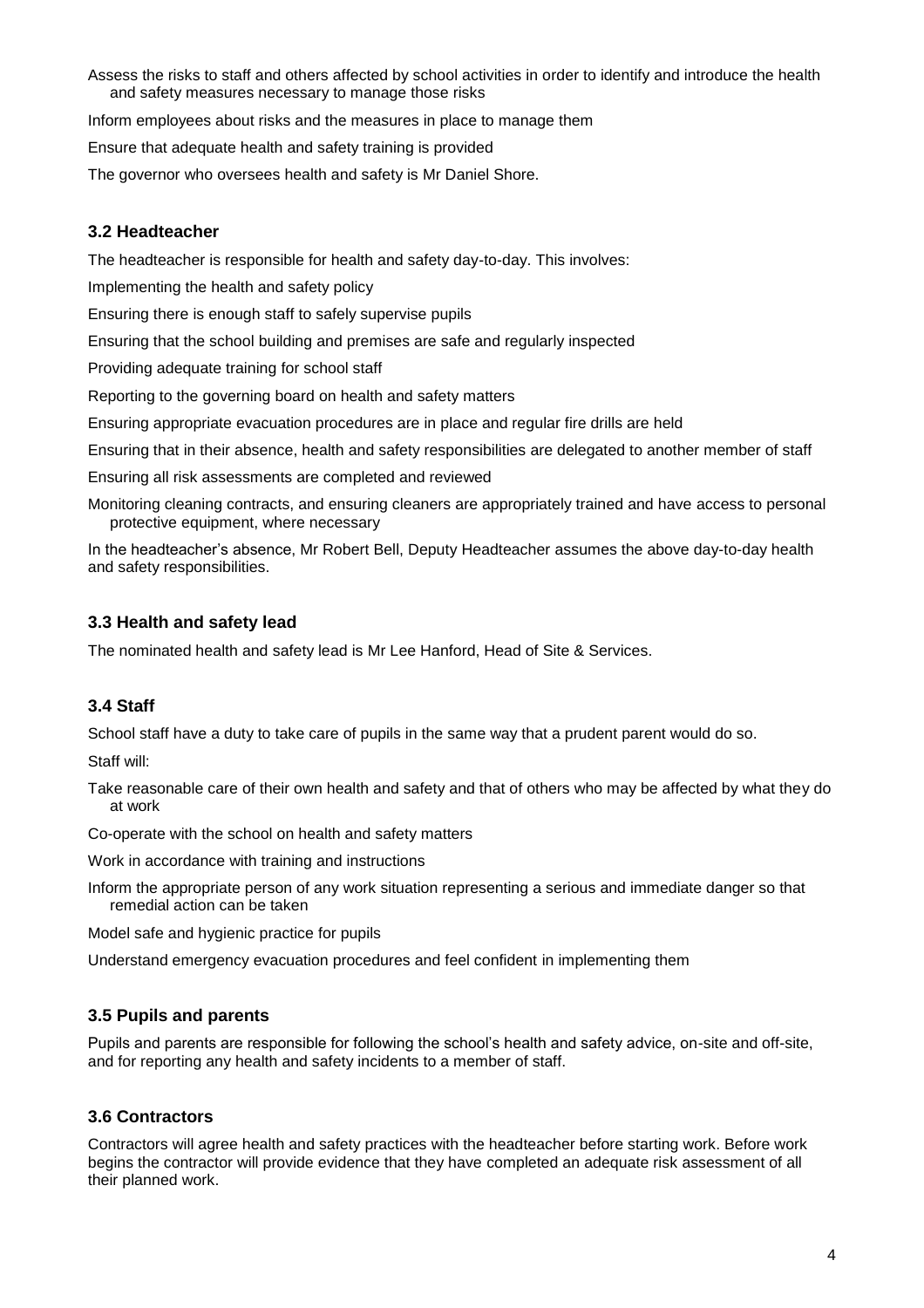## **4. Site security**

Mr Lee Hanford, Head of Site & Services is responsible for the security of the school site in and out of school hours. They are responsible for visual inspections of the site, and for the intruder and fire alarm systems.

Mr Lee Hanford, Head of Site & Services, Mr Leslie Egalton, School Keeper & Mr Jon Diss Maintenance Assistant are key holders and will respond to an emergency.

## **5. Fire**

Emergency exits, assembly points and assembly point instructions are clearly identified by safety signs and notices. Fire risk assessment of the premises will be reviewed regularly.

Emergency evacuations are practised at least once a term.

The fire alarm is a loud continuous bell

Fire alarm testing will take place on Friday mornings once a week.

New staff will be trained in fire safety and all staff and pupils will be made aware of any new fire risks.

In the event of a fire:

The alarm will be raised immediately by whoever discovers the fire and emergency services contacted. Evacuation procedures will also begin immediately

Fire extinguishers may be used by staff only, and only then if staff are trained in how to operate them and are confident they can use them without putting themselves or others at risk

Staff and pupils will congregate at the assembly point on the School field.

Form tutors/class teachers will take a register of pupils, which will then be checked against the attendance register of that day

A member of the School office staff is allocated to take a register of all staff.

Staff and pupils will remain outside the building until the emergency services say it is safe to re-enter

The school will have special arrangements in place for the evacuation of people with mobility needs and fire risk assessments will also pay particular attention to those with disabilities.

A fire safety checklist can be found in appendix 1.

## **6. COSHH**

Schools are required to control hazardous substances, which can take many forms, including:

Chemicals

Products containing chemicals

Fumes

**Dusts** 

Vapours

Mists

Gases and asphyxiating gases

Germs that cause diseases, such as leptospirosis or legionnaires disease

Control of substances hazardous to health (COSHH) risk assessments are completed by Mr Lee Hanford, Head of Site & Services and circulated to all employees who work with hazardous substances. Staff will also be provided with protective equipment, where necessary.

Our staff use and store hazardous products in accordance with instructions on the product label. All hazardous products are kept in their original containers, with clear labelling and product information.

Any hazardous products are disposed of in accordance with specific disposal procedures.

Emergency procedures, including procedures for dealing with spillages, are displayed near where hazardous products are stored and in areas where they are routinely used.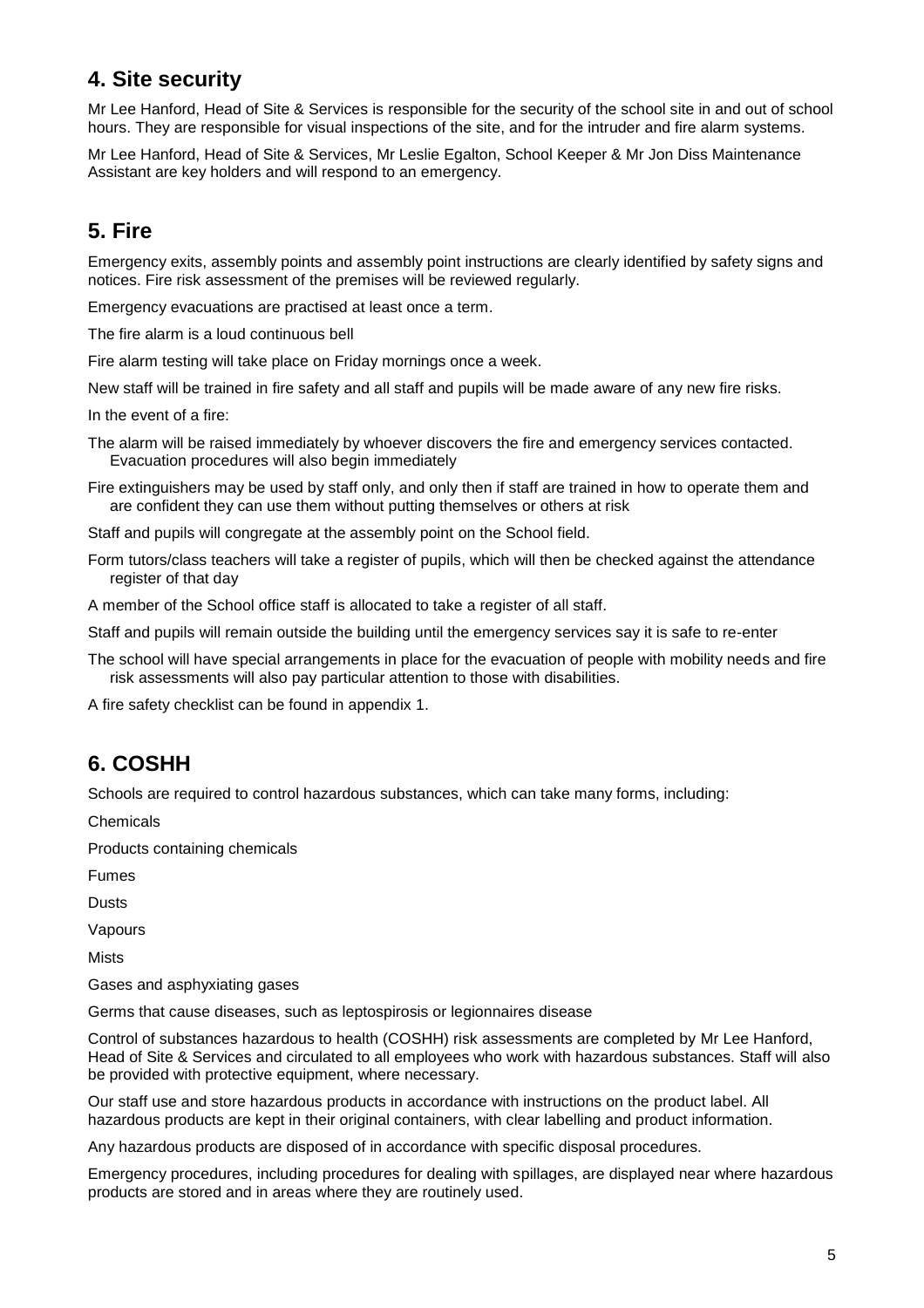#### **6.1 Gas safety**

Installation, maintenance and repair of gas appliances and fittings will be carried out by a competent Gas Safe registered engineer

Gas pipework, appliances and flues are regularly maintained

All rooms with gas appliances are checked to ensure that they have adequate ventilation

#### **6.2 Legionella**

- A water risk assessment has been completed on 20<sup>th</sup> January 2021 by Darren Jones on behalf of HSL Compliance is responsible for ensuring that the identified operational controls are conducted and recorded in the school's water log book
- This risk assessment will be reviewed every 5 years and when significant changes have occurred to the water system and/or building footprint
- The risks from legionella are mitigated by the following: weekly run off of all water outlets including showers, monthly water outlet temperature checks by school staff and by external competent person, bi-annual disinfected of water tanks. The addition of localised water heaters in toilets and sink areas will also ensure hot water temperatures are achieved.

#### **6.3 Asbestos**

- Staff are briefed on the hazards of asbestos, the location of any asbestos in the school and the action to take if they suspect they have disturbed it
- Arrangements are in place to ensure that contractors are made aware of any asbestos on the premises and that it is not disturbed by their work
- Contractors will be advised that if they discover material which they suspect could be asbestos, they will stop work immediately until the area is declared safe
- A record is kept of the location of asbestos that has been found on the school site

## **7. Equipment**

All equipment and machinery is maintained in accordance with the manufacturer's instructions. In addition, maintenance schedules outline when extra checks should take place

When new equipment is purchased, it is checked to ensure that it meets appropriate educational standards

All equipment is stored in the appropriate storage containers and areas. All containers are labelled with the correct hazard sign and contents

#### **7.1 Electrical equipment**

All staff are responsible for ensuring that they use and handle electrical equipment sensibly and safely

- Any pupil or volunteer who handles electrical appliances does so under the supervision of the member of staff who so directs them
- Any potential hazards will be reported to Mr Lee Hanford, Head of Site & Services immediately
- Permanently installed electrical equipment is connected through a dedicated isolator switch and adequately earthed

Only trained staff members can check plugs

- Where necessary a portable appliance test (PAT) will be carried out by a competent person
- All isolators switches are clearly marked to identify their machine
- Electrical apparatus and connections will not be touched by wet hands and will only be used in dry conditions
- Maintenance, repair, installation and disconnection work associated with permanently installed or portable electrical equipment is only carried out by a competent person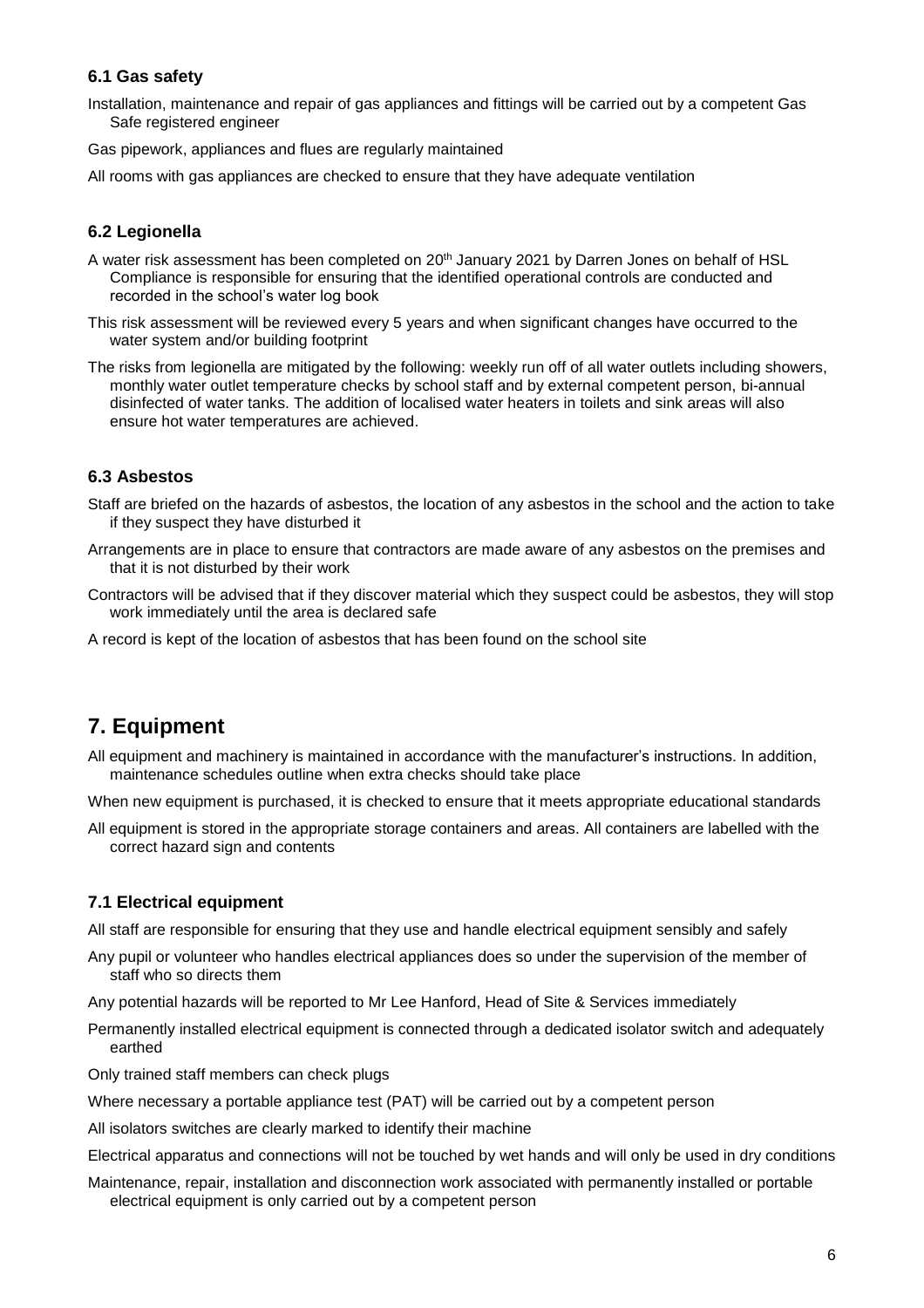#### **7.2 PE equipment**

- Pupils are taught how to carry out and set up PE equipment safely and efficiently. Staff check that equipment is set up safely
- Any concerns about the condition of the gym floor or other apparatus will be reported to the Mr Lee Hanford, Head of Site & Services.

#### **7.3 Display screen equipment**

- All staff who use computers daily as a significant part of their normal work have a display screen equipment (DSE) assessment carried out. 'Significant' is taken to be continuous/near continuous spells of an hour or more at a time
- Staff identified as DSE users are entitled to an eyesight test for DSE use upon request, and at regular intervals thereafter, by a qualified optician (and corrective glasses provided if required specifically for DSE use)

#### **7.4 Specialist equipment**

Parents are responsible for the maintenance and safety of their children's wheelchairs. In school, staff promote the responsible use of wheelchairs.

Oxygen cylinders are stored in a designated space, and staff are trained in the removal storage and replacement of oxygen cylinders.

## **8. Lone working**

Lone working may include:

Late working

Home or site visits

Weekend working

Site manager duties

Site cleaning duties

Working in a single occupancy office

Potentially dangerous activities, such as those where there is a risk of falling from height, will not be undertaken when working alone. If there are any doubts about the task to be performed then the task will be postponed until other staff members are available.

If lone working is to be undertaken, a colleague, friend or family member will be informed about where the member of staff is and when they are likely to return.

The lone worker will ensure that they are medically fit to work alone.

## **9. Working at height**

We will ensure that work is properly planned, supervised and carried out by competent people with the skills, knowledge and experience to do the work.

In addition:

The School keeper retains ladders for working at height

Pupils are prohibited from using ladders

Staff will wear appropriate footwear and clothing when using ladders

Contractors are expected to provide their own ladders for working at height

Before using a ladder, staff are expected to conduct a visual inspection to ensure its safety

Access to high levels, such as roofs, is only permitted by trained persons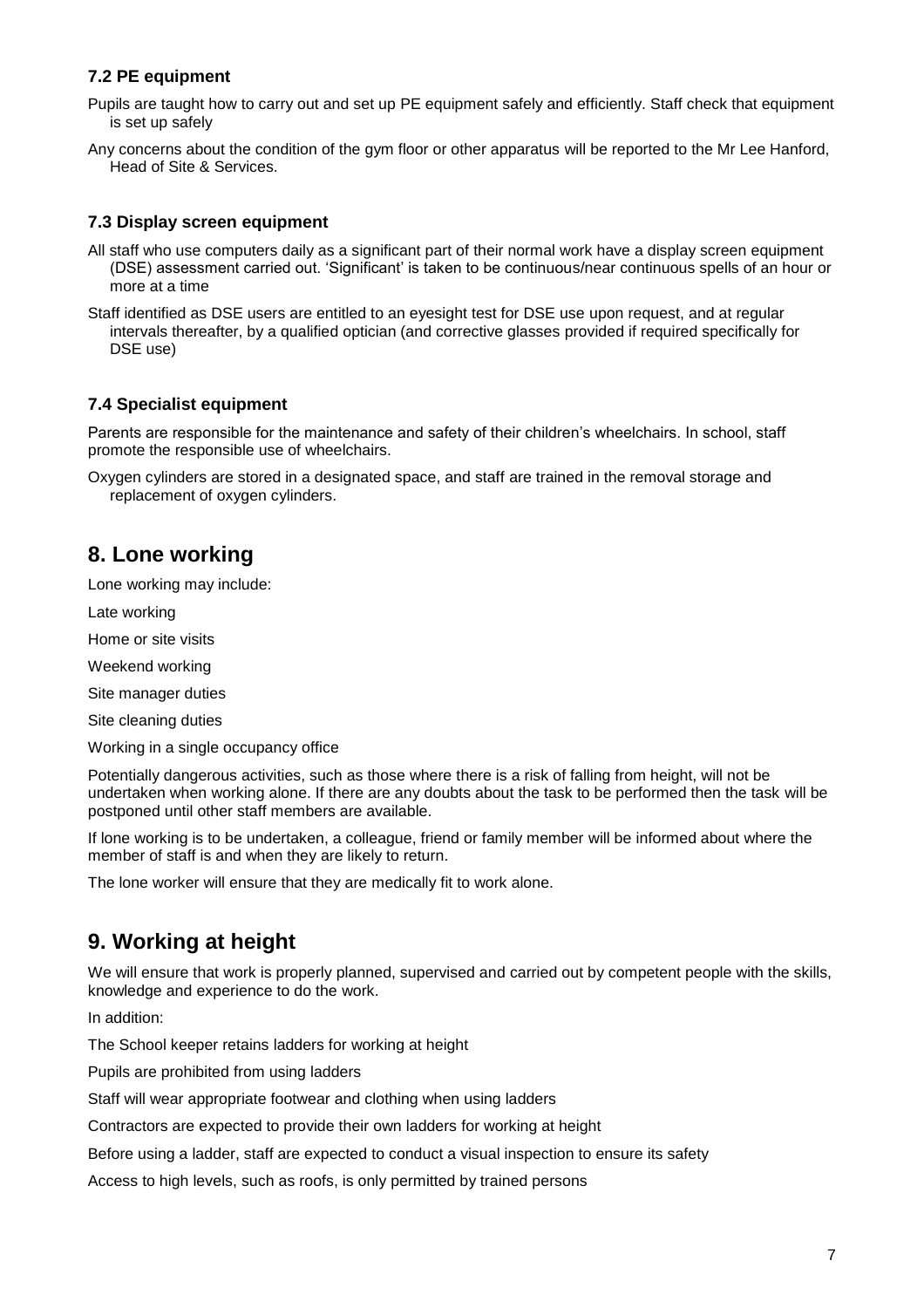## **10. Manual handling**

It is up to individuals to determine whether they are fit to lift or move equipment and furniture. If an individual feel that to lift an item could result in injury or exacerbate an existing condition, they will ask for assistance.

The school will ensure that proper mechanical aids and lifting equipment are available in school, and that staff are trained in how to use them safely.

Staff and pupils are expected to use the following basic manual handling procedure:

- Plan the lift and assess the load. If it is awkward or heavy, use a mechanical aid, such as a trolley, or ask another person to help
- Take the more direct route that is clear from obstruction and is as flat as possible

Ensure the area where you plan to offload the load is clear

When lifting, bend your knees and keep your back straight, feet apart and angled out. Ensure the load is held close to the body and firmly. Lift smoothly and slowly and avoid twisting, stretching and reaching where practicable

## **11. Off-site visits**

When taking pupils off the school premises, we will ensure that:

Risk assessments will be completed where off-site visits and activities require them

All off-site visits are appropriately staffed

Staff will take a school mobile phone, a portable first aid kit, information about the specific medical needs of pupils along with the parents' contact details

There will always be at least one first aider on school trips and visits

## **12. Lettings**

This policy applies to lettings. Those who hire any aspect of the school site or any facilities will be made aware of the content of the school's health and safety policy, and will have responsibility for complying with it.

## **13. Violence at work**

We believe that staff should not be in any danger at work, and will not tolerate violent or threatening behaviour towards our staff.

All staff will report any incidents of aggression or violence (or near misses) directed to themselves to their line manager/headteacher immediately. This applies to violence from pupils, visitors or other staff.

## **14. Smoking**

Smoking is not permitted anywhere on the school premises.

#### **15. Infection prevention and control**

We follow national guidance published by Public Health England when responding to infection control issues. We will encourage staff and pupils to follow this good hygiene practice, outlined below, where applicable.

#### **15.1 Handwashing**

Wash hands with liquid soap and warm water, and dry with hand dryers or paper towels

Always wash hands after using the toilet, before eating or handling food, and after handling animals

Cover all cuts and abrasions with waterproof dressings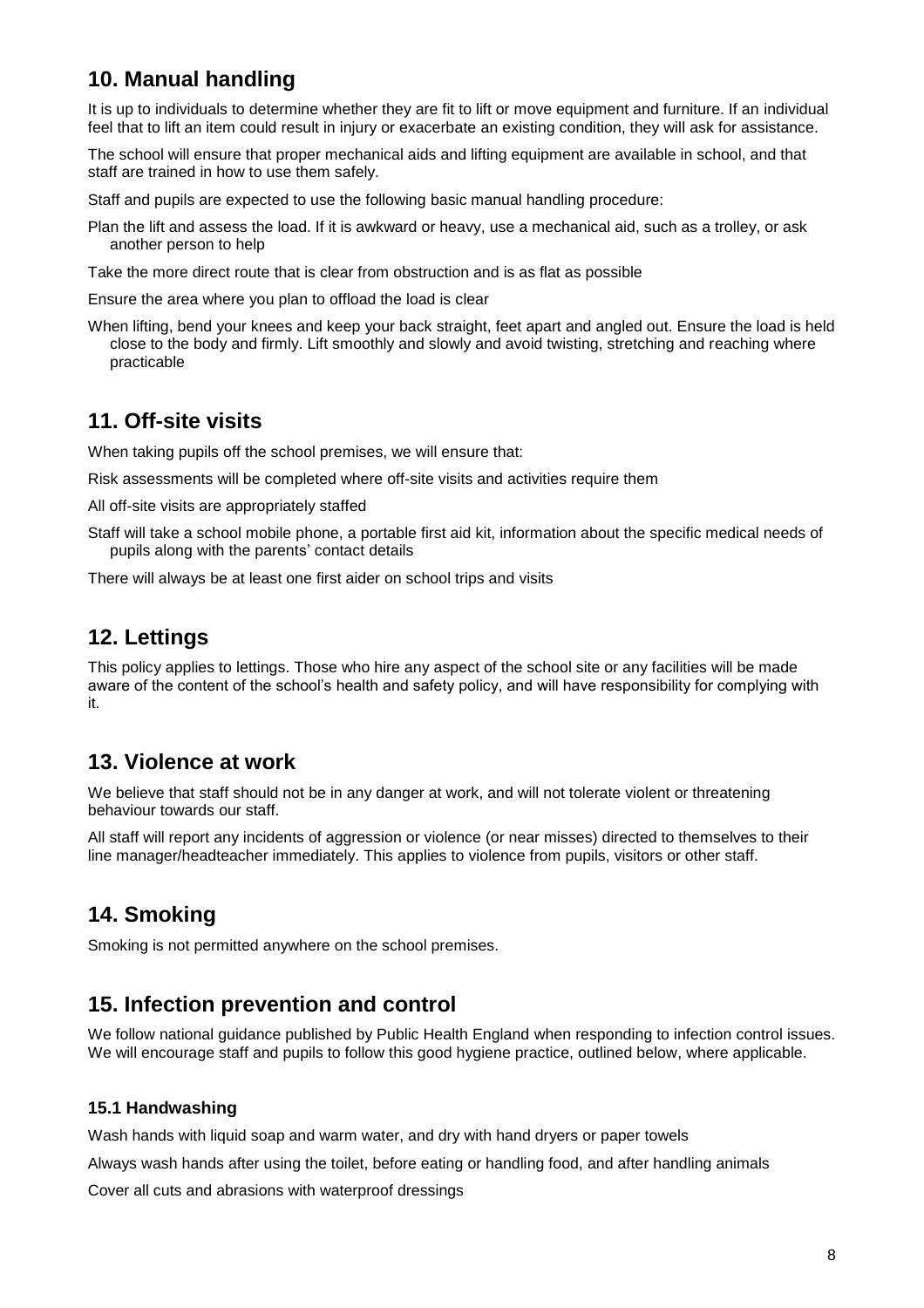#### **15.2 Coughing and sneezing**

Cover mouth and nose with a tissue

Wash hands after using or disposing of tissues

Sanitise hands

Spitting is discouraged

#### **15.3 Personal protective equipment**

Wear disposable non-powdered vinyl or latex-free CE-marked gloves and disposable plastic aprons where there is a risk of splashing or contamination with blood/body fluids (for example, nappy or pad changing)

Wear goggles if there is a risk of splashing to the face

Use the correct personal protective equipment when handling cleaning chemicals

#### **15.4 Cleaning of the environment**

Clean the environment frequently and thoroughly

#### **15.5 Cleaning of blood and body fluid spillages**

Clean up all spillages of blood, faeces, saliva, vomit, nasal and eye discharges immediately and wear personal protective equipment

- When spillages occur, clean using a product that combines both a detergent and a disinfectant and use as per manufacturer's instructions. Ensure it is effective against bacteria and viruses and suitable for use on the affected surface
- Never use mops for cleaning up blood and body fluid spillages use disposable paper towels and discard clinical waste as described below

Make spillage kits available for blood spills

Place all items into a clinical water bin

#### **15.6 Laundry**

Wash laundry in a separate dedicated facility

Wash soiled linen separately and at the hottest wash the fabric will tolerate

Wear personal protective clothing when handling soiled linen

Bag children's soiled clothing to be sent home, never rinse by hand

#### **15.7 Clinical waste**

Always segregate domestic and clinical waste, in accordance with local policy

Used pads, gloves, aprons and soiled dressings are stored in correct clinical waste bags in foot-operated bins

Remove clinical waste with a registered waste contractor

Remove all clinical waste bags when they are two-thirds full and store in a dedicated, secure area while awaiting collection

#### **15.8 Animals**

Wash hands before and after handling any animals

Keep animals' living quarters clean and away from food areas

Dispose of animal waste regularly, and keep litter boxes away from pupils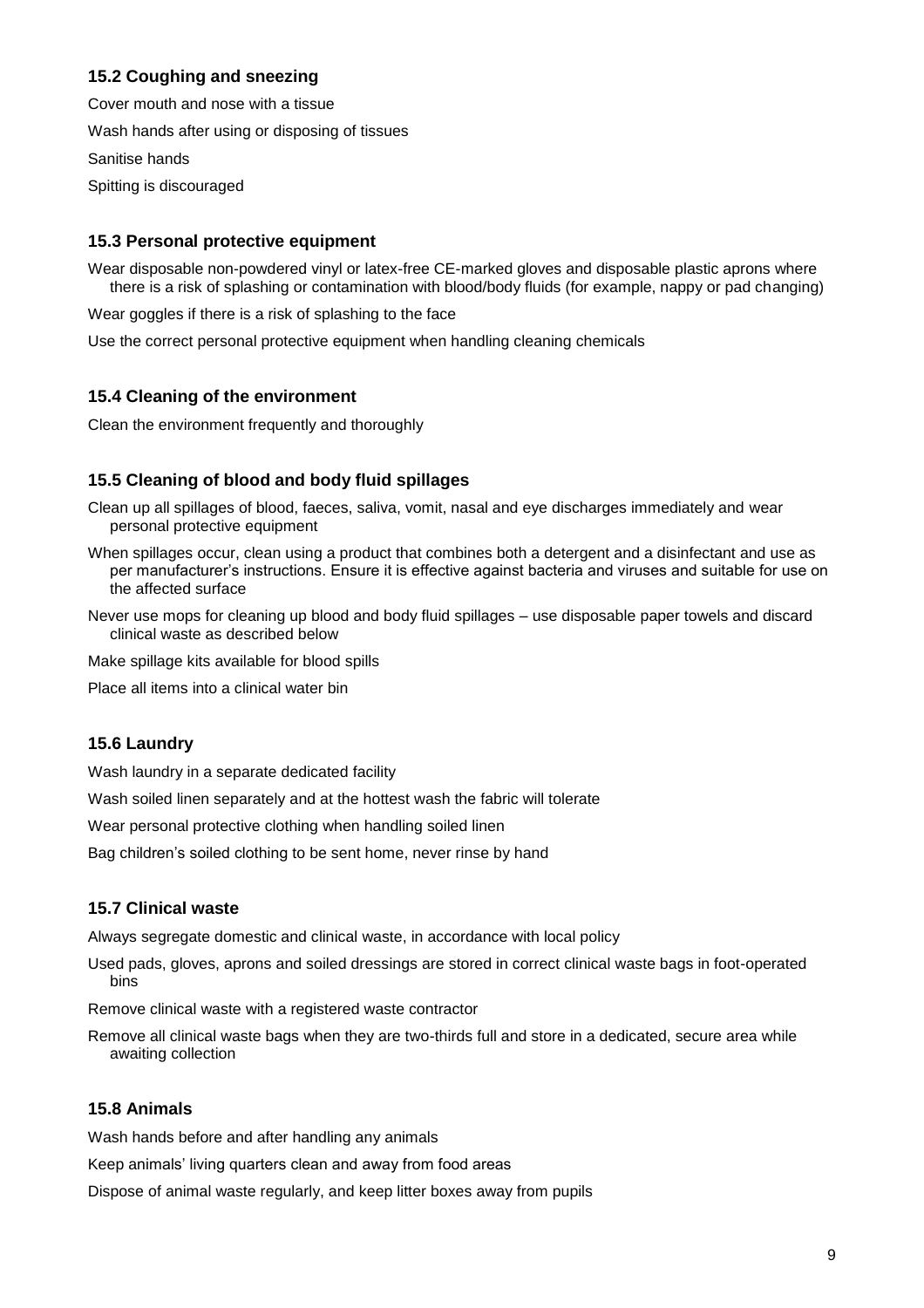Supervise pupils when playing with animals

Seek veterinary advice on animal welfare and animal health issues, and the suitability of the animal as a pet

#### **15.9 Pupils vulnerable to infection**

Some medical conditions make pupils vulnerable to infections that would rarely be serious in most children. The school will normally have been made aware of such vulnerable children. These children are particularly vulnerable to chickenpox, measles or slapped cheek disease (parvovirus B19) and, if exposed to either of these, the parent/carer will be informed promptly and further medical advice sought. We will advise these children to have additional immunisations, for example for pneumococcal and influenza.

#### **15.10 Exclusion periods for infectious diseases**

The school will follow recommended exclusion periods outlined by Public Health England, summarised in appendix 2.

In the event of an epidemic/pandemic, we will follow advice from Public Health England about the appropriate course of action.

#### **15.11 COVID-19**

#### **Aim**

To ensure that the risks of COVID-19 presented to students, staff and visitors are reduced to an acceptable level.

#### **Objectives**

To conduct all our activities safely and in accordance with legislative standards and in consideration of government guidance. To provide safe working and learning conditions. To ensure a systematic approach to the identification of risks and the allocation of resources to control them. To openly communicate on health safety and welfare

#### **Statement**

The Coopers' Company & Coborn School recognises and accepts its responsibility as an employer

and provider of services and will provide a safe and healthy workplace and learning environment for all staff, students and such other persons as may be affected by its activities.

We will adopt health and safety arrangements under COVID-19 in line with Health & Safety legislation, and in consideration of government guidelines. Good health and safety management will be an integral part of the way that the school operates and will be considered across all work activities and across the wide range of educational activities delivered.

This addendum should be read alongside the main Health and Safety Policy, as well as main school risk assessment for wider opening in the Spring term 2021 and government guidance documents

#### **The School will:**

Apply and communicate sensible risk management and safe working practices.

This will involve:

- Regular assessment of hazards and associated risks.
- Implementing preventive and protective control measures against those risks to an acceptable/ tolerable level.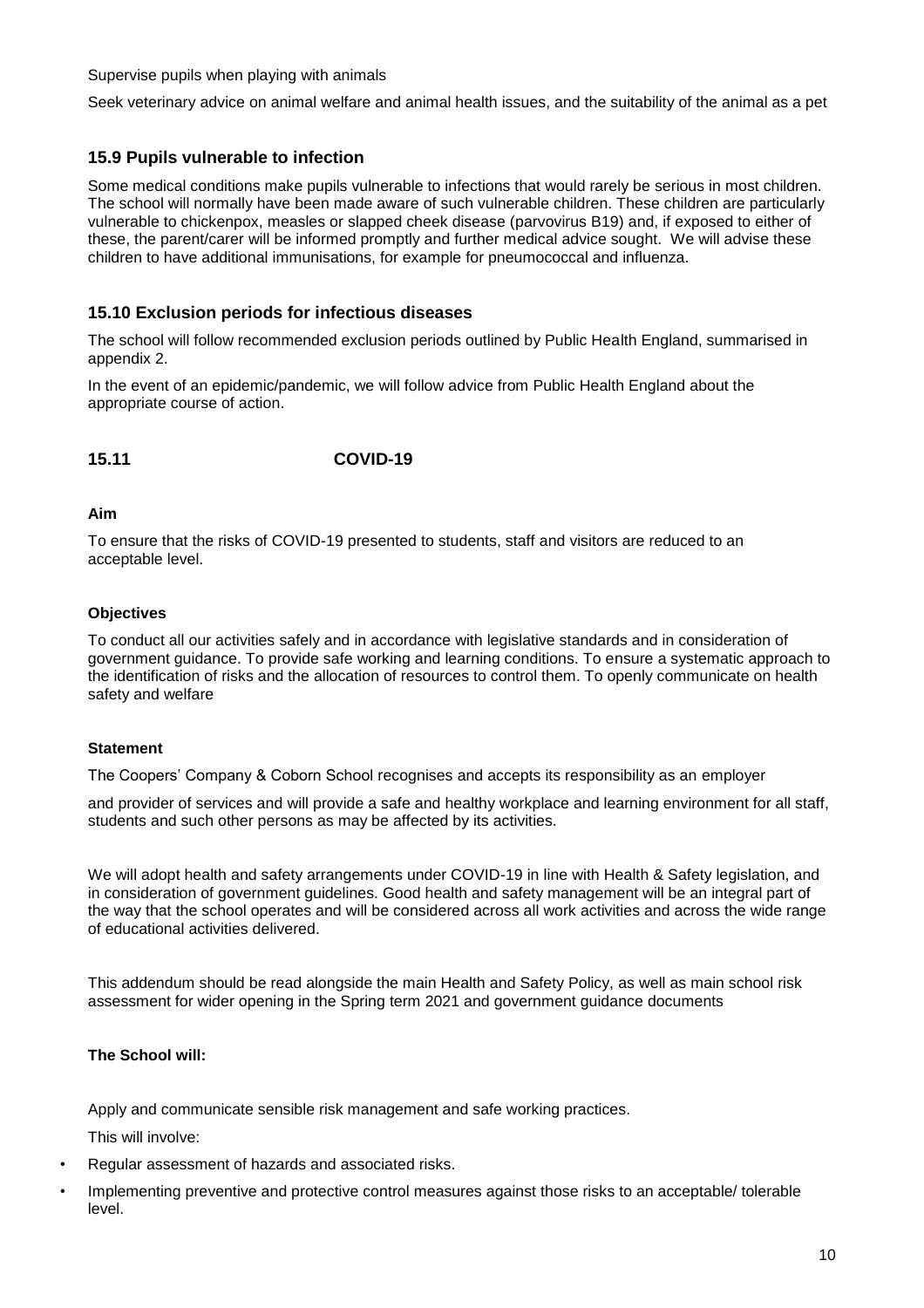- Monitoring the effectiveness of those measures by senior leaders.
- Provision of information, instruction, training and protective equipment to staff (and students where required).
- Review of risk assessments, policies, procedures and practices at regular interval and where additional information is gained through changes in government guidance, monitoring or following an incident.
- Implement measures to ensure social distancing is observed across the site and in all buildings consistent with and appropriate to the numbers of students, staff and visitors in the school.
- Maintain an appropriate hygiene regime to be followed by all students, staff and visitors.
- Operate an enhanced cleaning regime for the duration of COVID-19.
- Ensure that staff are informed and instructed to ensure competence and awareness of health & safety precautions required during COVID-19.
- Educate students about COVID-19 and to encourage and re-assure them about the measures in place to protect themselves from it.
	- Require all employees and encourage and support all students to show a proper personal concern for their own safety, for that of the people around them.
	- Require staff to exercise increased due care and attention and observe safe working methods.
	- Communicate regularly and effectively with staff and parents about the school's response to COVID-19.
	- Whole School Covid Safe risk assessment written and reviewed regularly and available to view on school website.
	- Put in place the support required for the return of students with special educational needs and disabilities (SEND) in line with education health care (EHC) plans in conjunction with families and other agencies.
	- Put in place measures to check on staff wellbeing (including for leaders).
	- Draw up contingency plans for:
	- Someone falling ill or demonstrating symptoms on site
	- Deep cleaning in the event of an outbreak of COVID-19 on site
	- Provide appropriate personal protective equipment (PPE) as required by staff for providing first aid and intimate care.

#### **Staff must take personal responsibility to ensure that they have fully read and adhere to the following to protect their own safety and that of the children:**

- The most up to date copy of the Whole School Risk assessment this will be communicated to staff with any updates.
- Government guidance regarding use of PPE, preparing for wider opening, actions for schools during the coronavirus outbreak.

These documents can be found here:

https://www.gov.uk/government/collections/coronavirus-covid-19-guidance-for-schools-andother-educationalsettings

## **16. New and expectant mothers**

The School follows all up to date guidance from Juniper Hr, regarding new and expectant mothers including guidance relating to Covid-19

Risk assessments will be carried out whenever any employee or pupil notifies the school that they are pregnant.

Appropriate measures will be put in place to control risks identified. Some specific risks are summarised below:

Chickenpox can affect the pregnancy if a woman has not already had the infection. Expectant mothers should report exposure to antenatal carer and GP at any stage of exposure. Shingles is caused by the same virus as chickenpox, so anyone who has not had chickenpox is potentially vulnerable to the infection if they have close contact with a case of shingles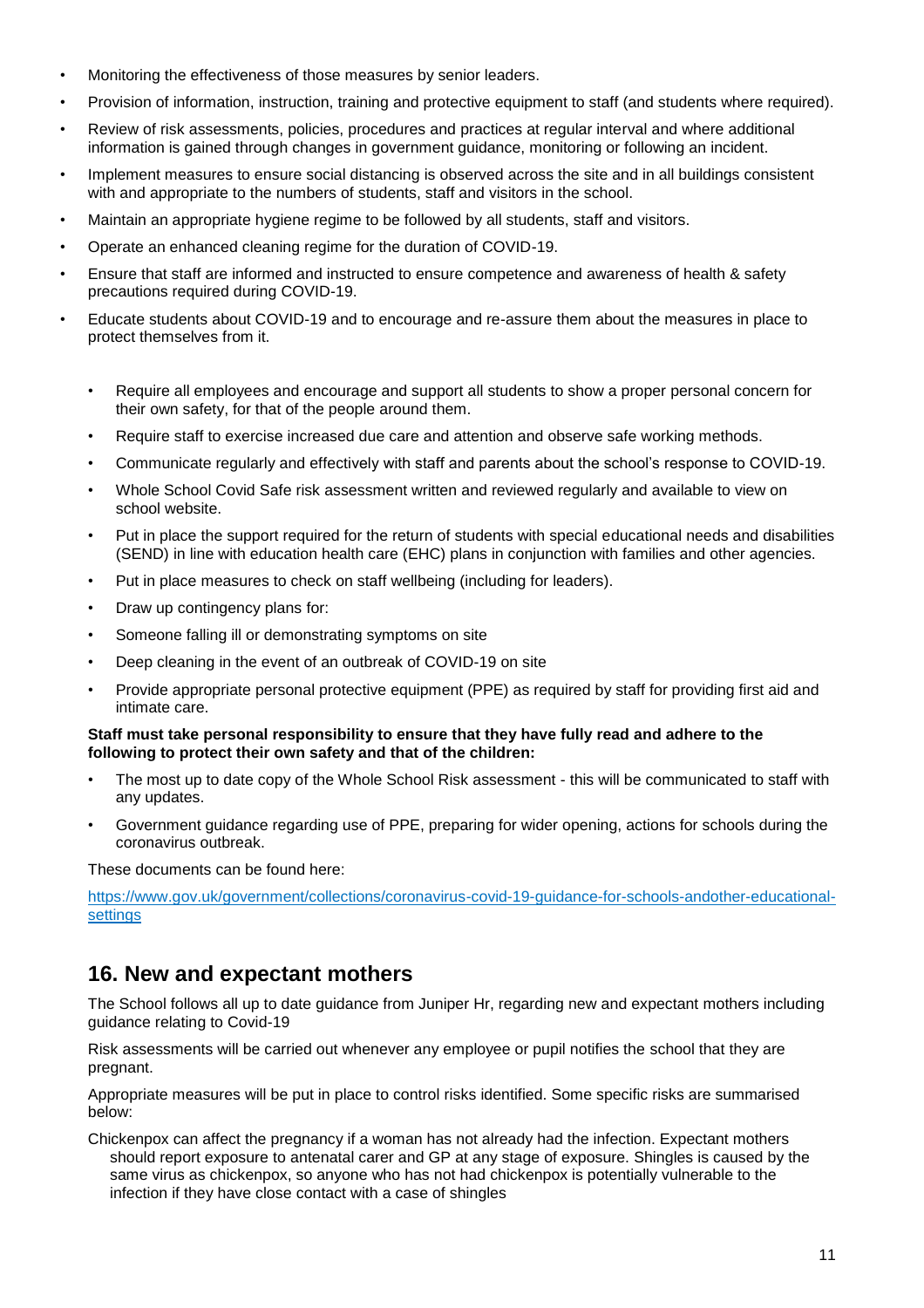- If a pregnant woman comes into contact with measles or German measles (rubella), she should inform her antenatal carer and GP immediately to ensure investigation
- Slapped cheek disease (parvovirus B19) can occasionally affect an unborn child. If exposed early in pregnancy (before 20 weeks), the pregnant woman should inform her antenatal care and GP as this must be investigated promptly

## **17. Occupational stress**

We are committed to promoting high levels of health and wellbeing and recognise the importance of identifying and reducing workplace stressors through risk assessment.

Systems are in place within the school for responding to individual concerns and monitoring staff workloads.

## **18. Accident reporting**

#### **18.1 Accident record book**

An accident form will be completed as soon as possible after the accident occurs by the member of staff or first aider who deals with it.

As much detail as possible will be supplied when reporting an accident

Information about injuries will also be kept in the pupil's educational record

Records held in the first aid and accident book will be retained by the school for a minimum of 3 years, in accordance with regulation 25 of the Social Security (Claims and Payments) Regulations 1979, and then securely disposed of.

#### **18.2 Reporting to the Health and Safety Executive**

Mr Lee Hanford, Head of Site & Services will keep a record of any accident which results in a reportable injury, disease, or dangerous occurrence as defined in the RIDDOR 2013 legislation (regulations 4, 5, 6 and 7). Accident report & analysis information are kept in a secure location, Humanities containers, for a period of 25 years.

Mr Lee Hanford, Head of Site & Services.will report these to the Health and Safety Executive as soon as is reasonably practicable and in any event within 10 days of the incident.

Reportable injuries, diseases or dangerous occurrences include:

Death

Specified injuries. These are:

- o Fractures, other than to fingers, thumbs and toes
- o Amputations
- o Any injury likely to lead to permanent loss of sight or reduction in sight
- $\circ$  Any crush injury to the head or torso causing damage to the brain or internal organs
- o Serious burns (including scalding)
- o Any scalping requiring hospital treatment
- o Any loss of consciousness caused by head injury or asphyxia
- o Any other injury arising from working in an enclosed space which leads to hypothermia or heat-induced illness, or requires resuscitation or admittance to hospital for more than 24 hours

Injuries where an employee is away from work or unable to perform their normal work duties for more than 7 consecutive days

Where an accident leads to someone being taken to hospital

Where something happens that does not result in an injury, but could have done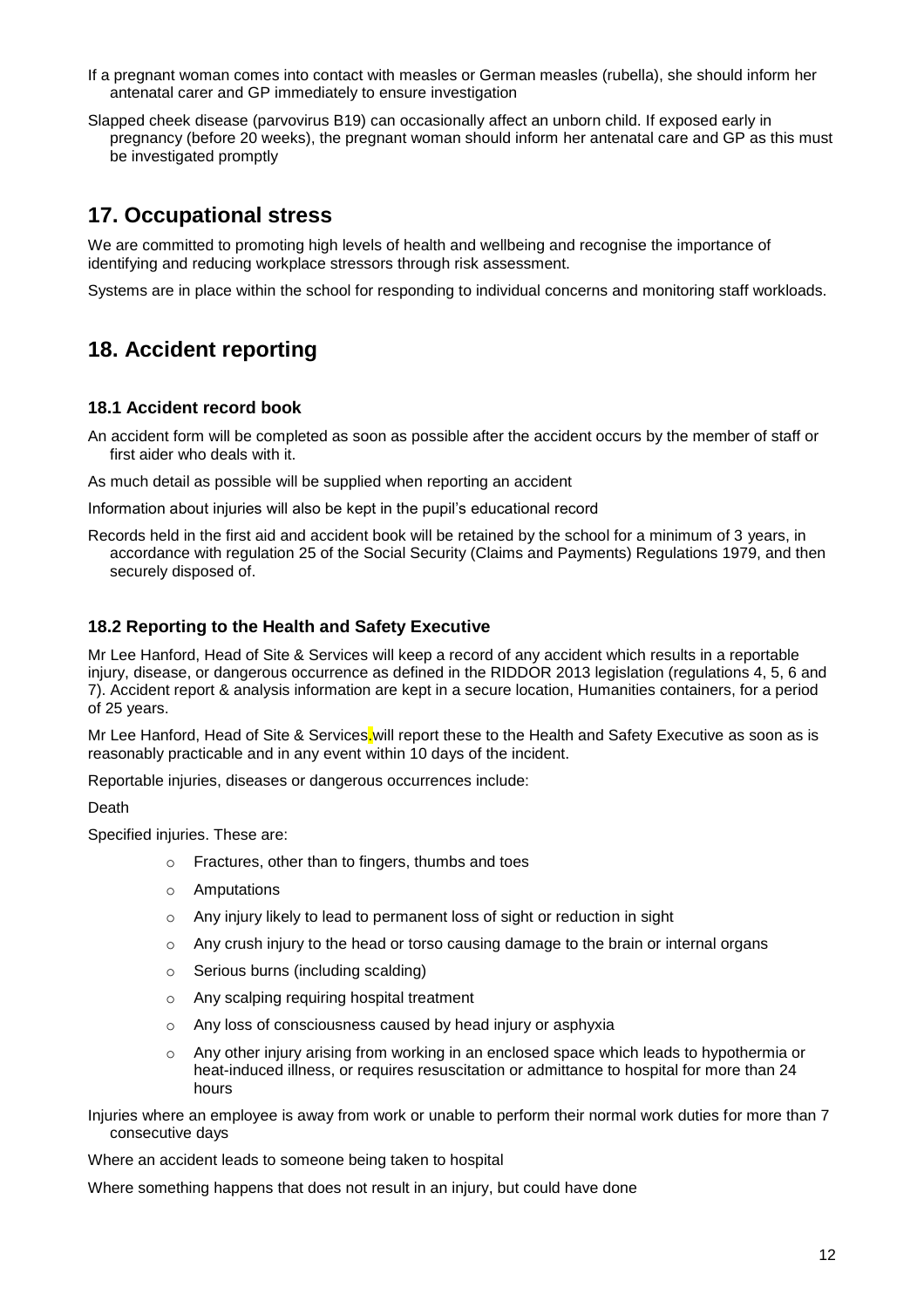Near-miss events that do not result in an injury, but could have done. Examples of near-miss events relevant to schools include, but are not limited to:

- o The collapse or failure of load-bearing parts of lifts and lifting equipment
- $\circ$  The accidental release of a biological agent likely to cause severe human illness
- $\circ$  The accidental release or escape of any substance that may cause a serious injury or damage to health
- o An electrical short circuit or overload causing a fire or explosion

Information on how to make a RIDDOR report is available here: [How to make a RIDDOR report, HSE](http://www.hse.gov.uk/riddor/report.htm) http://www.hse.gov.uk/riddor/report.htm

#### **18.3 Notifying parents**

A member of the School Office staff will inform parents of any accident or injury sustained by a pupil, and any first aid treatment given, on the same day, or as soon as reasonably practicable.

#### **18.4 Reporting to Ofsted and child protection agencies**

The Headteacher will notify Ofsted of any serious accident, illness or injury to, or death of, a pupil while in the school's care. This will happen as soon as is reasonably practicable, and no later than 14 days after the incident.

Mr Lee Hanford, Head of Site & Services will also notify RIDDOR (HSE) of any serious accident or injury to, or the death of, a pupil while in the school's care.

## **19. Safety representatives & Safety committee**

#### **19.1 Health & Safety Representatives Inc. Legal Obligations**

Ensuring the health and safety of the pupils, staff and members of the public on the school premises is an essential part of risk management and is led by the governing board at the appropriate level. They ensure that the school are compliant with the appropriate health and safety legislation. The board's oversight of health and safety is to be conducted at committee level through a dedicated health and safety committee, or another committee delegated with these responsibilities. The relevant committee reviews report and information to monitor the school's practice against its policy to ensure compliance with legislation, good practice, mitigate against risks etc. A nominated School governor is tasked to have specific oversight of health and safety, report to the board on compliance and on any presenting issues.

Regardless of how the governing board's responsibility for health and safety is carried out in practice, it is important to remember that the responsibility is carried out at a strategic level. The operational management of health and safety issues, such as health and safety checks, should be delegated to appropriately trained employees in the school.

#### **19.2 Health & Safety Committee**

There is a need for effective consultation on Health & Safety to positively promote communication & cooperate between management & staff to aid in the development of a health & safety culture. Good communication will also enable effective monitoring measures to ensure health & safety at work.

Health & safety is not, however, a separate issue but rather is just one aspect of the management process. When problems arise in a specific area they are expected to be & will normally be, solved within the usual line management procedures. This is the normal way of dealing with management issues & is effective in the vast majority of cases. However, it is recognised that for some health & safety issues there also needs to be more general mechanism for communication & consultation with staff.

The Health & Safety committee group has representatives from union staff & non-union staff.

The School will make available to the staff representatives such information to enable them to participate fully effectively in the consultation & in carrying out of their functions.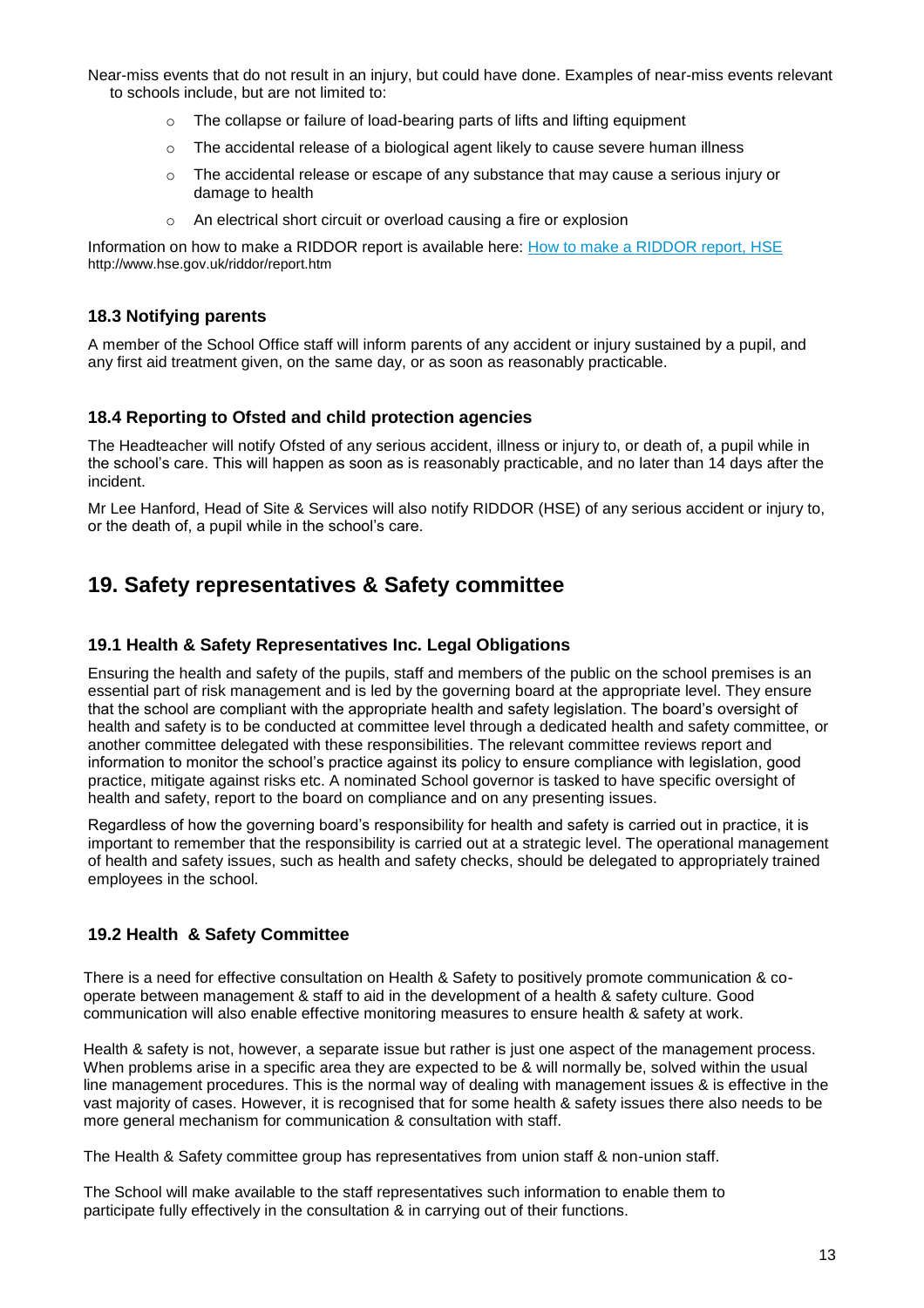## **20. Health & Safety Advice**

Advice is sourced from various professional Health & Safety organisation – CLEAPPS (Consortium of Local Education Authorities for the Provision of Science Services) IOSH (Institute of Occupational Safety), Strictly Educational carry out on site audits and provide necessary information such as Risk assessment & formats, compliance methods, current Health & Safety guidelines including ladders, work vehicles, towers, space & lighting etc

## **21. Training**

Our staff are provided with health and safety training as part of their induction process.

Staff who work in high risk environments, such as in science labs or with woodwork equipment, or work with pupils with special educational needs (SEN), are given additional health and safety training.

## **22. Monitoring**

This policy will be reviewed by Mr Lee Hanford, Head of Site & Services every 2 years.

At every review, the policy will be approved by the Ms Susan Hay Headteacher & the Health & Safety Representative on the Governing Board

Monitoring is necessary for two reasons: -

- To assess whether the policy is being effectively pursued and
- To ascertain the extent to which it is having the desired effect.

Inspections of the School will be carried out annually by the Health & Safety co-ordinator and an external Health & Safety Consultant.

An internal review of health and safety arrangements and procedures will be carried out annually by the Health & Safety Co-ordinator, using a checklist provided by Strictly Educational Advisors. A report will be made to the Governing Board.

All accidents will be investigated, as appropriate, to identify any failures in the management of health and safety. Where necessary reports will be submitted to the Governing Board.

The Health and Safety Committee will examine accident and incident records at least annually to identify any causes that might be remedied. (Recurring events might highlight a problem not highlighted by a single event.)

In addition to the above, annual inspections are carried out of the following equipment:

PE equipment, fire extinguishers, portable electrical appliances, fire alarms,

emergency lighting, lightning conductors, heating appliances, hot and cold water

systems and the kiln & fume cupboards etc

Senior members of staff should constantly monitor the implementation of those sections of

the safety policy & safety procedures for which they have responsibility. They should take appropriate corrective action when it is noted that the policy or safety procedures are not being effectively implemented. The action will depend on the degree of non-compliance, the seriousness of the consequences & the reason for the non-compliance. The action may include: -

(i) Verbally advising the person failing to implement the policy or procedure;

(ii) Formally advising the person referring those contents of the policy or procedure

not being effectively implemented to the Head Teacher for review.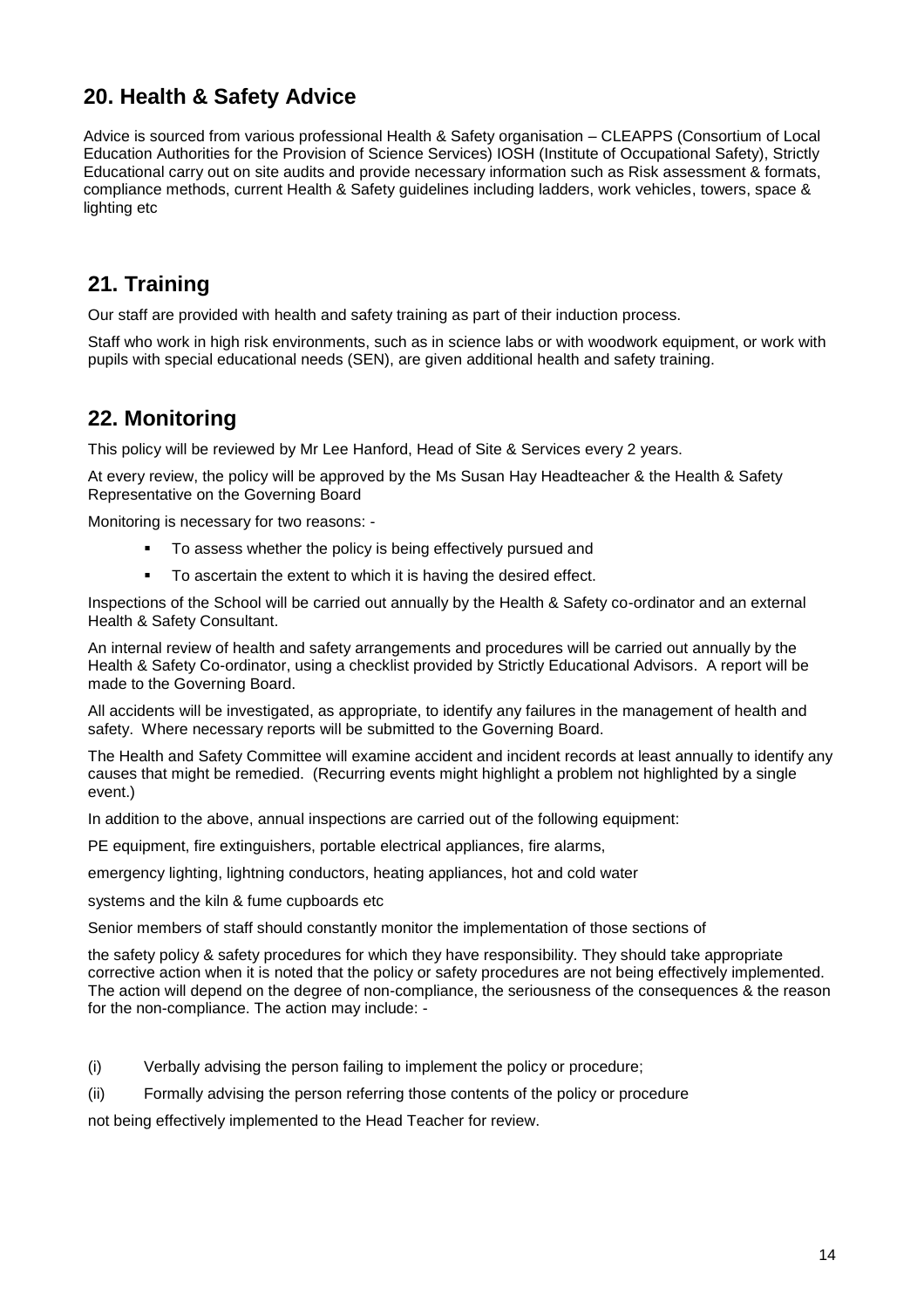## **23. Radiation Protection Advice**

The School uses radioactive sources at a level which will require the services of:

(a) A Radiation Protection Adviser (RPA);

(b) A Radiation Protection Supervisor (RPS);

The RPA will be provided through the County Education Department's Health and Safety Advisory Service.

The role of RPS will be provided by a specialist member of the School's Science Department, Senior Technician Mr Nick Galvin.

## **24. Medicines & Administration**

#### **24.1 Guidance Information**

Medicines should not be given in school by members of staff. If medicines are required by students during a school day, Students or parents/carers are required to administer the does.

#### **24.2 Prescription Medicines**

Medicines and these medical procedures which are prescribed/directed by a registered medical practitioner: would include General Practitioners (GP's), hospital/clinics, Registered Homeopathic Practitioners, Dentists

No Pupil is permitted to carry any medicines around school with them with the exception of an Epi-pen (**see 24.6**)

#### **24.3 Staff responsibility**

Staff who take responsibility for administering medicines (epi-pen) and performing medical procures, such as staff who are qualified First Aiders, must be provided with appropriate instruction/training and protective clothing i.e. gloves.

#### **24.4 Storage and Supplies**

Medicines and supplies/equipment must be labelled with the pupil's name and dosage and stored appropriately, e.g. fridge (separate from food items) or sealed container, to which access is strictly limited.

Staff should ensure that the parent provides an adequate supply and have a suitable system for ensuring replenishment. It is the parent's responsibility to replace any medicine which are about to expire.

The medicine should be brought to school by an adult, not the child, and be given to the appropriate member of staff.

#### **24.5 Health Care Plan**

A Health Care Plan is to be sent out to those parents/guardians whose children may require medical assistance over a long period.

The Health Plan is drawn up by the School in conjunction with the School Nurse.

The information that the parent will give the school on the Health Care Plan is as follows: name, date of birth, medical diagnosis e.g. asthma, allergic reaction, key health implications for school, parent/carer contact details.

The parents will detail the condition of the pupil, how long the effect will last, medication the child will bring onto school, any special considerations that need to be including their child can lead as normal a school life as possible.

The School should receive clear written instructions from parents regarding dosage. Where appropriate, a doctor's note should be received to the effect that it is necessary for the child to take medication during school hours.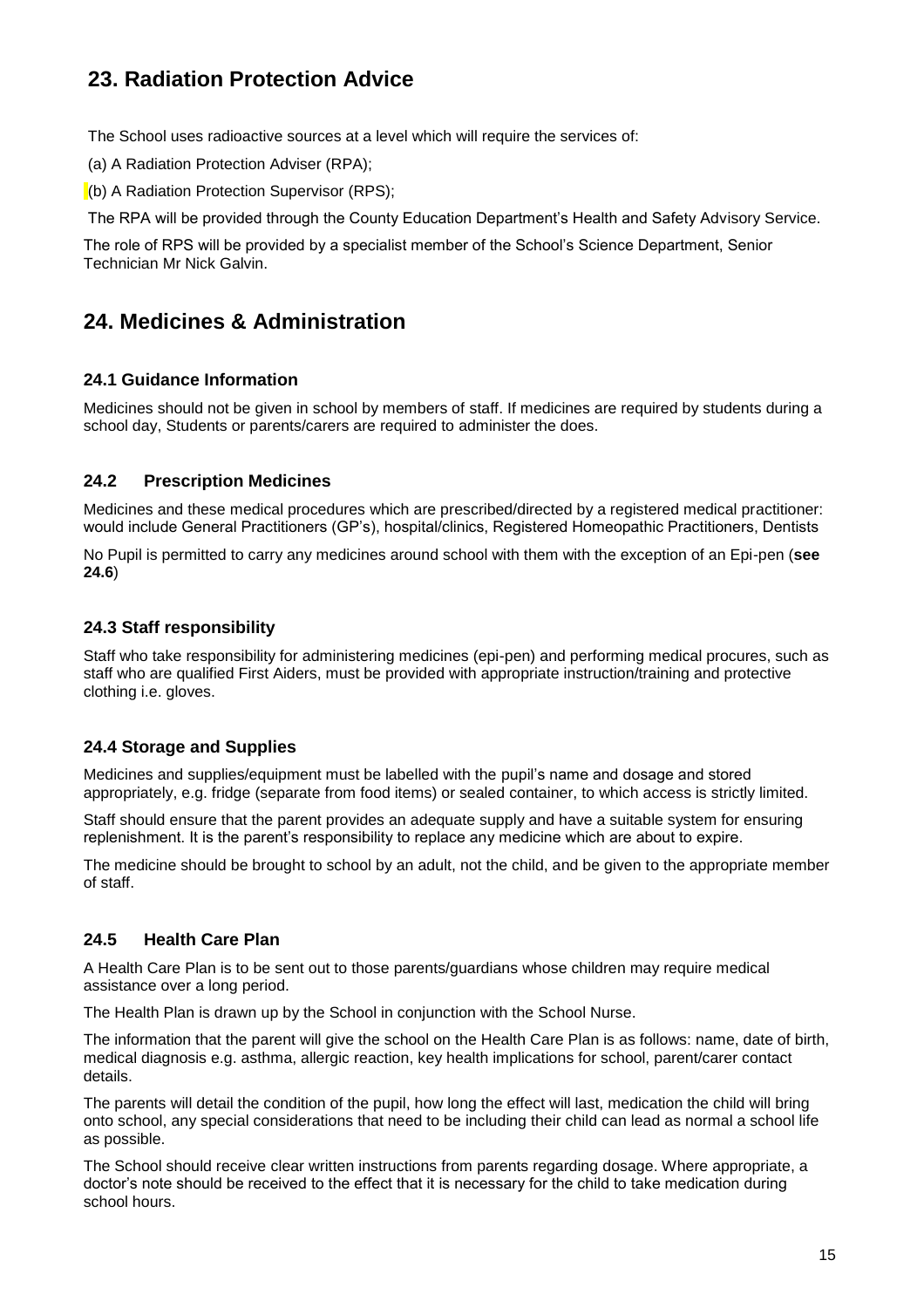The parent will sign that they give permission for a nominated member of support staff or teaching staff to give their child the medication they require. This will also be countersigned by the Chair of Governors and the Headteacher.

Copies of the Health Care Plan are distributed to the Parent/Carer, GP, Consultant/School Nurse, Children's Home Care Team, School Advisory Teacher for Students with Disabilities/Physical Impairment/Medical Conditions (SENCO) and other relevant agencies

Photos of all Students with Health Care Plans and what their medical needs are available for staff members to view on the school's 'O' drive, sub folder, Health care plans,.

Teachers must be informed of what a pupil's condition is and their medical needs

Health care Plan to be reviewed when appropriate

#### **24.6 Administering the Epi - Pen**

*An epi pen is an injection of adrenaline administered to anyone (usually in the top of the thigh) who has a serve allergic reaction to a particular thing e.g. peanuts, wasp/bee stings. Without this device there could possibly be serious consequences.* 

Staff who administer Epi-pen are 'volunteers' and will be provided with instruction on use and training on its use.

All Epi-pens are to be clearly labelled with the pupil's name and placed in a small container and stored in the Medical Room by the Main Office.

It is the parents' responsibility to replace the epi-pens if they are close to their expiry date.

## **25. Links with other policies**

This health and safety policy links to the following policies:

- First aid
- Risk assessment
- Supporting pupils with medical conditions
- Accessibility plan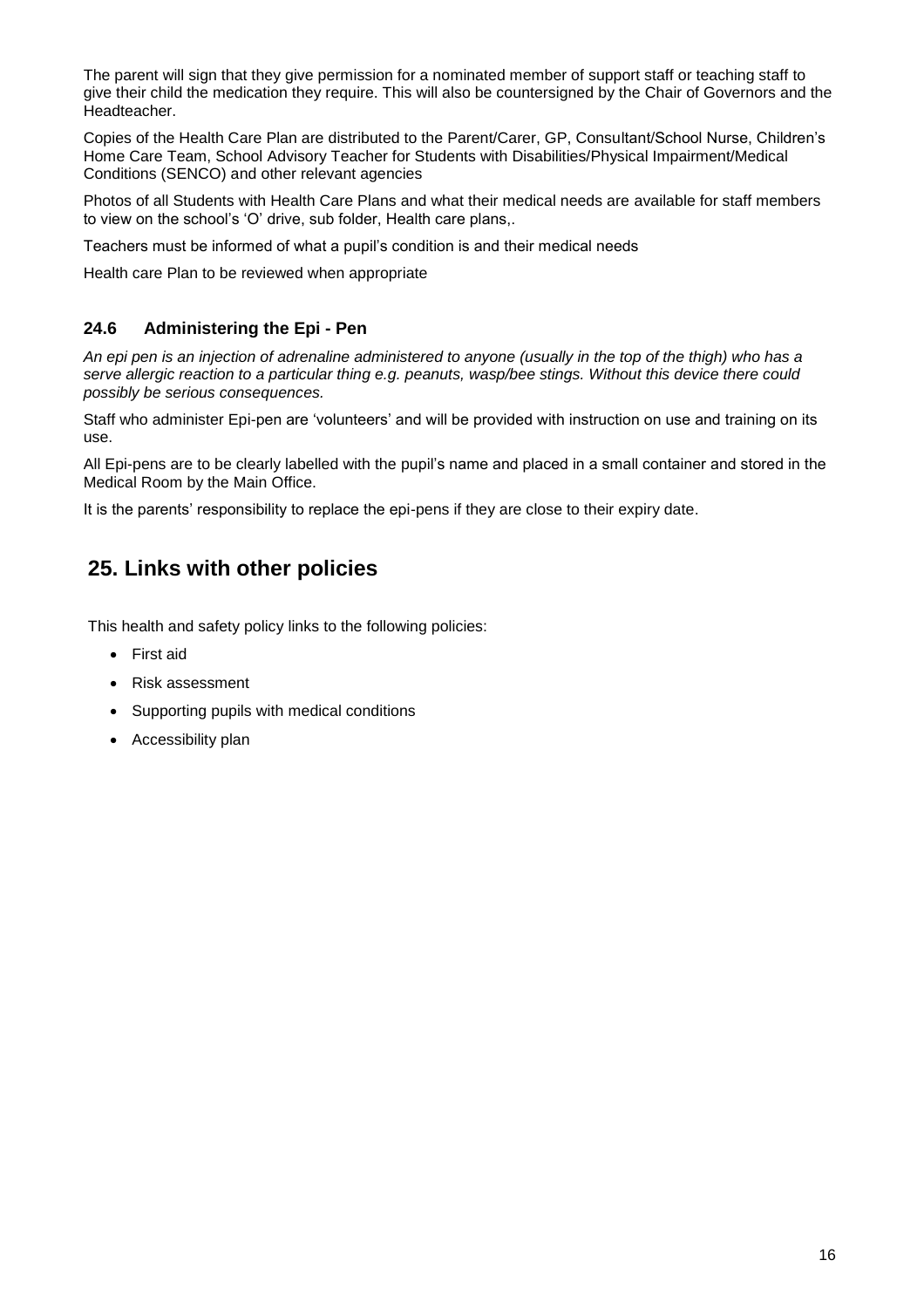## **Appendix 1. Fire safety checklist - This is completed on a Monthly basis**

| <b>Issue to check</b>                                                                    | Yes/No |
|------------------------------------------------------------------------------------------|--------|
| Are fire regulations prominently displayed?                                              |        |
| Is fire-fighting equipment, including fire blankets,<br>in place?                        |        |
| Does fire-fighting equipment give details for the<br>type of fire it should be used for? |        |
| Are fire exits clearly labelled?                                                         |        |
| Are fire doors fitted with self-closing mechanisms?                                      |        |
| Are flammable materials stored away from open<br>flames?                                 |        |
| Do all staff and pupils understand what to do in<br>the event of a fire?                 |        |
| Can you easily hear the fire alarm from all areas?                                       |        |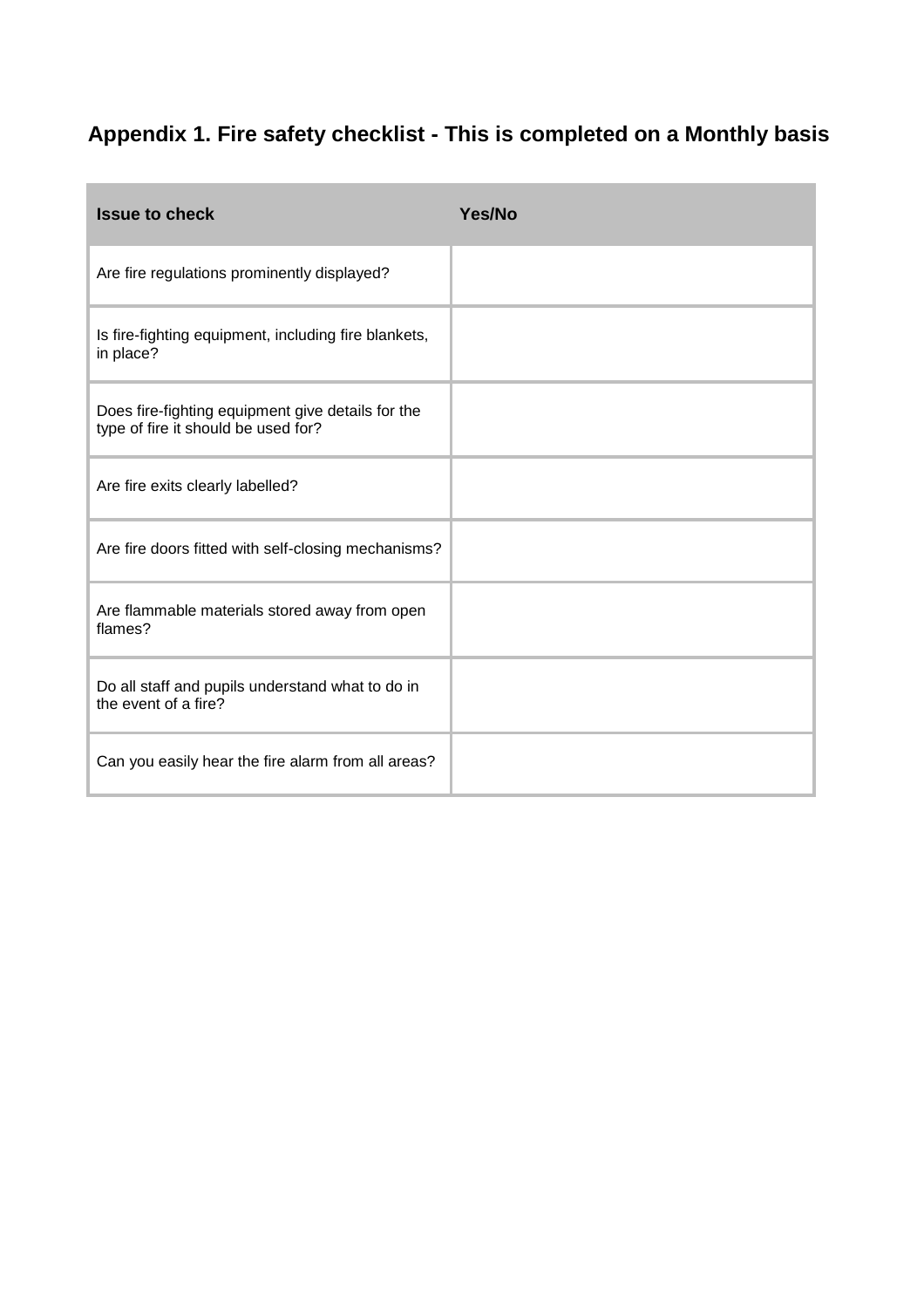## **Appendix 2. Recommended absence period for preventing the spread of infection**

This list of recommended absence periods for preventing the spread of infection is taken from non-statutory guidance for schools and other childcare settings from Public Health England. For each of these infections or complaints, there is further information in the guidance on the symptoms, how it spreads and some 'do's and [don'ts' to follow that you can check.](https://www.gov.uk/government/publications/health-protection-in-schools-and-other-childcare-facilities/chapter-9-managing-specific-infectious-diseases)

| Infection or complaint        | Recommended period to be kept away from school or nursery                                                                                                                                                                                                                                                                                                                                                                                                           |
|-------------------------------|---------------------------------------------------------------------------------------------------------------------------------------------------------------------------------------------------------------------------------------------------------------------------------------------------------------------------------------------------------------------------------------------------------------------------------------------------------------------|
| Athlete's foot                | None.                                                                                                                                                                                                                                                                                                                                                                                                                                                               |
| Campylobacter                 | Until 48 hours after symptoms have stopped.                                                                                                                                                                                                                                                                                                                                                                                                                         |
| <b>Chicken pox (shingles)</b> | Cases of chickenpox are generally infectious from 2 days before the rash appears to 5 days after the onset<br>of rash. Although the usual exclusion period is 5 days, all lesions should be crusted over before children<br>return to nursery or school.<br>A person with shingles is infectious to those who have not had chickenpox and should be excluded from<br>school if the rash is weeping and cannot be covered or until the rash is dry and crusted over. |
| Cold sores                    | None.                                                                                                                                                                                                                                                                                                                                                                                                                                                               |
| Rubella (German measles)      | 5 days from appearance of the rash.                                                                                                                                                                                                                                                                                                                                                                                                                                 |
| Hand, foot and mouth          | Children are safe to return to school or nursery as soon as they are feeling better, there is no need to stay<br>off until the blisters have all healed.                                                                                                                                                                                                                                                                                                            |
| Impetigo                      | Until lesions are crusted and healed, or 48 hours after starting antibiotic treatment.                                                                                                                                                                                                                                                                                                                                                                              |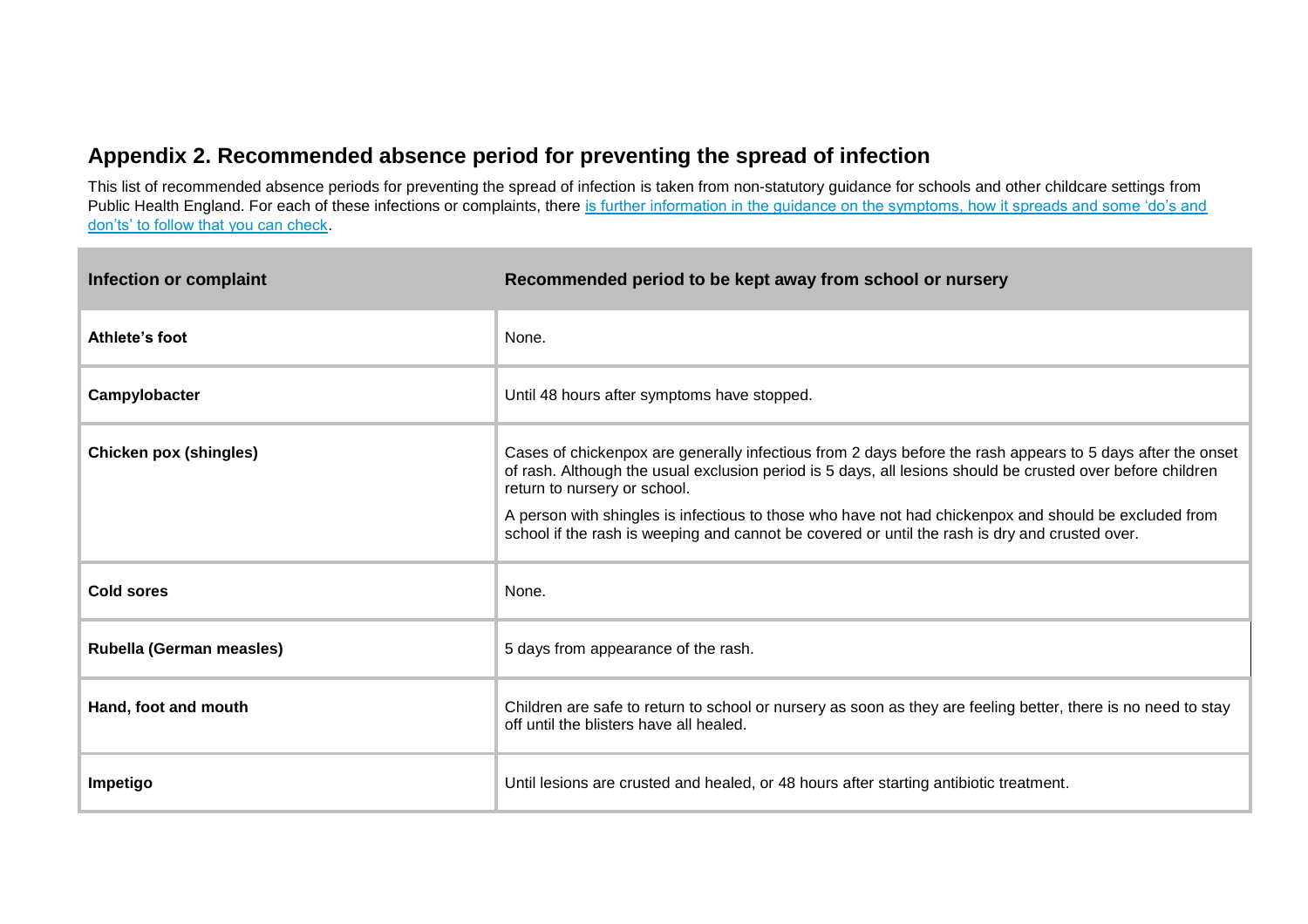| <b>Measles</b>                                             | Cases are infectious from 4 days before onset of rash to 4 days after so it is important to ensure cases are<br>excluded from school during this period.                                                                                                                                                                                                                                                                                                                                                                                                                                                                                                                                                                                                   |
|------------------------------------------------------------|------------------------------------------------------------------------------------------------------------------------------------------------------------------------------------------------------------------------------------------------------------------------------------------------------------------------------------------------------------------------------------------------------------------------------------------------------------------------------------------------------------------------------------------------------------------------------------------------------------------------------------------------------------------------------------------------------------------------------------------------------------|
| Ringworm                                                   | Exclusion not needed once treatment has started.                                                                                                                                                                                                                                                                                                                                                                                                                                                                                                                                                                                                                                                                                                           |
| <b>Scabies</b>                                             | The infected child or staff member should be excluded until after the first treatment has been carried out.                                                                                                                                                                                                                                                                                                                                                                                                                                                                                                                                                                                                                                                |
| <b>Scarlet fever</b>                                       | Children can return to school 24 hours after commencing appropriate antibiotic treatment. If no antibiotics<br>have been administered the person will be infectious for 2 to 3 weeks. If there is an outbreak of scarlet<br>fever at the school or nursery, the health protection team will assist with letters and factsheet to send to<br>parents or carers and staff.                                                                                                                                                                                                                                                                                                                                                                                   |
| Slapped cheek syndrome, Parvovirus B19, Fifth's<br>disease | None (not infectious by the time the rash has developed).                                                                                                                                                                                                                                                                                                                                                                                                                                                                                                                                                                                                                                                                                                  |
| <b>Bacillary Dysentery (Shigella)</b>                      | Microbiological clearance is required for some types of shigella species prior to the child or food handler<br>returning to school.                                                                                                                                                                                                                                                                                                                                                                                                                                                                                                                                                                                                                        |
| Diarrhoea and/or vomiting (Gastroenteritis)                | Children and adults with diarrhoea or vomiting should be excluded until 48 hours after symptoms have<br>stopped and they are well enough to return. If medication is prescribed, ensure that the full course is<br>completed and there is no further diarrhoea or vomiting for 48 hours after the course is completed.<br>For some gastrointestinal infections, longer periods of exclusion from school are required and there may be<br>a need to obtain microbiological clearance. For these groups, your local health protection team, school<br>health advisor or environmental health officer will advise.<br>If a child has been diagnosed with cryptosporidium, they should NOT go swimming for 2 weeks following<br>the last episode of diarrhoea. |
| <b>Cryptosporidiosis</b>                                   | Until 48 hours after symptoms have stopped.                                                                                                                                                                                                                                                                                                                                                                                                                                                                                                                                                                                                                                                                                                                |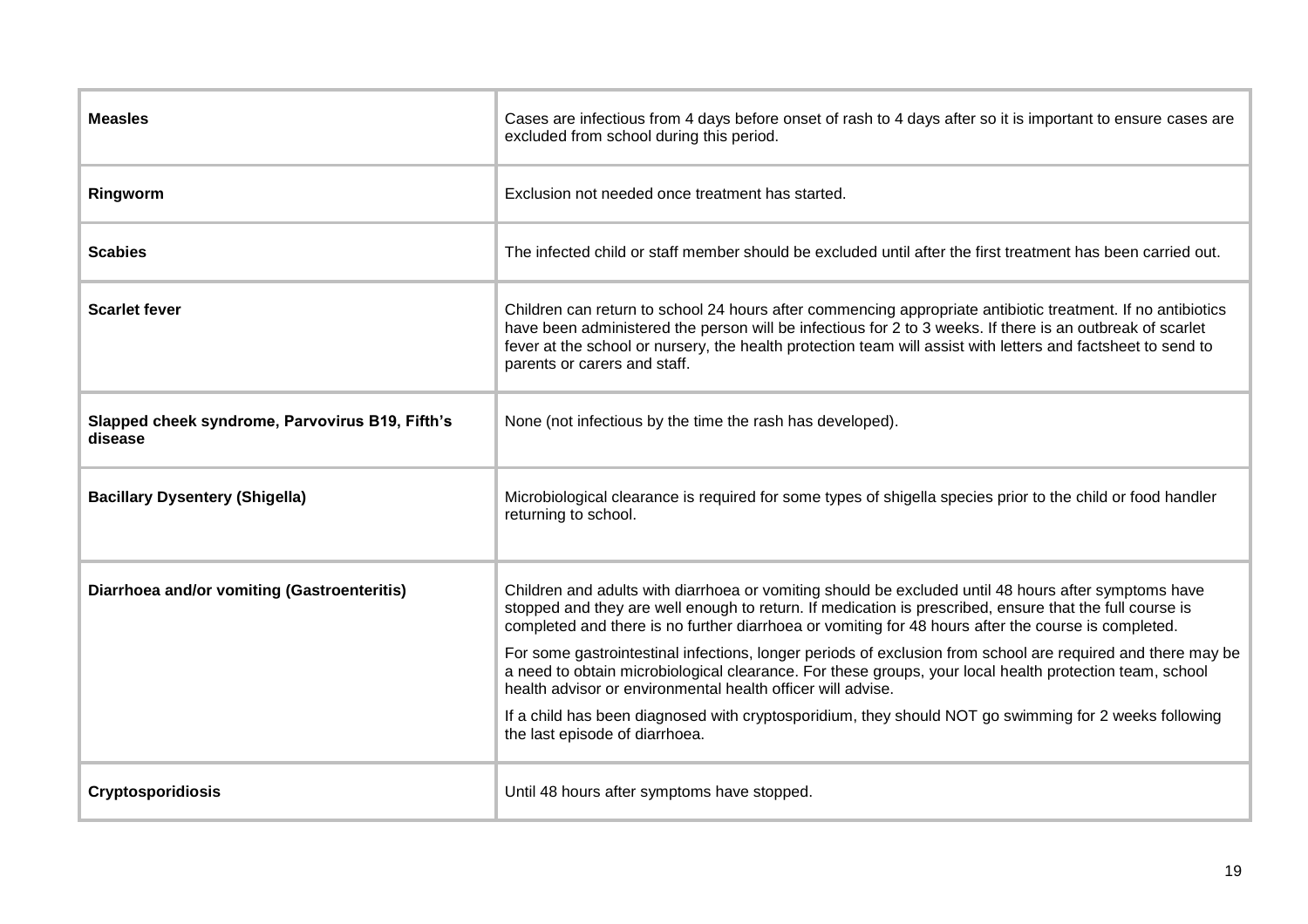| E. coli (verocytotoxigenic or VTEC)  | The standard exclusion period is until 48 hours after symptoms have resolved. However, some people<br>pose a greater risk to others and may be excluded until they have a negative stool sample (for example,<br>pre-school infants, food handlers, and care staff working with vulnerable people). The health protection<br>team will advise in these instances. |
|--------------------------------------|-------------------------------------------------------------------------------------------------------------------------------------------------------------------------------------------------------------------------------------------------------------------------------------------------------------------------------------------------------------------|
| <b>Food poisoning</b>                | Until 48 hours from the last episode of vomiting and diarrhoea and they are well enough to return. Some<br>infections may require longer periods (local health protection team will advise).                                                                                                                                                                      |
| <b>Salmonella</b>                    | Until 48 hours after symptoms have stopped.                                                                                                                                                                                                                                                                                                                       |
| <b>Typhoid and Paratyphoid fever</b> | Seek advice from environmental health officers or the local health protection team.                                                                                                                                                                                                                                                                               |
| Flu (influenza)                      | Until recovered.                                                                                                                                                                                                                                                                                                                                                  |
| <b>Tuberculosis (TB)</b>             | Pupils and staff with infectious TB can return to school after 2 weeks of treatment if well enough to do so<br>and as long as they have responded to anti-TB therapy. Pupils and staff with non-pulmonary TB do not<br>require exclusion and can return to school as soon as they are well enough.                                                                |
| <b>Whooping cough (pertussis)</b>    | A child or staff member should not return to school until they have had 48 hours of appropriate treatment<br>with antibiotics and they feel well enough to do so or 21 days from onset of illness if no antibiotic treatment.                                                                                                                                     |
| Conjunctivitis                       | None.                                                                                                                                                                                                                                                                                                                                                             |
| Giardia                              | Until 48 hours after symptoms have stopped.                                                                                                                                                                                                                                                                                                                       |
| <b>Glandular fever</b>               | None (can return once they feel well).                                                                                                                                                                                                                                                                                                                            |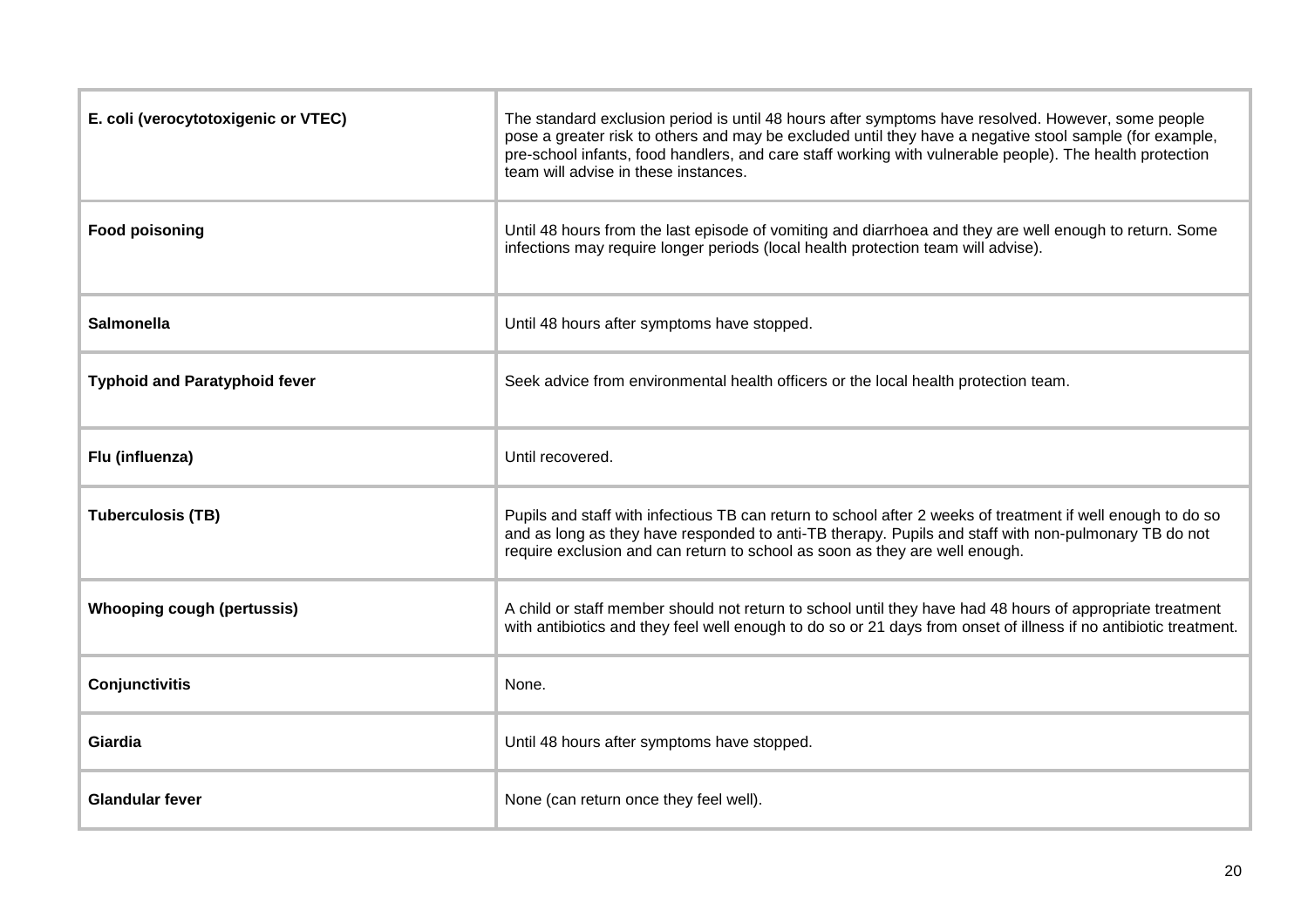| <b>Head lice</b>                                         | None.                                                                                                                                                                                                                                                                                                                                      |
|----------------------------------------------------------|--------------------------------------------------------------------------------------------------------------------------------------------------------------------------------------------------------------------------------------------------------------------------------------------------------------------------------------------|
| <b>Hepatitis A</b>                                       | Exclude cases from school while unwell or until 7 days after the onset of jaundice (or onset of symptoms if<br>no jaundice, or if under 5, or where hygiene is poor. There is no need to exclude well, older children with<br>good hygiene who will have been much more infectious prior to diagnosis.                                     |
| <b>Hepatitis B</b>                                       | Acute cases of hepatitis B will be too ill to attend school and their doctors will advise when they can return.<br>Do not exclude chronic cases of hepatitis B or restrict their activities. Similarly, do not exclude staff with<br>chronic hepatitis B infection. Contact your local health protection team for more advice if required. |
| <b>Hepatitis C</b>                                       | None.                                                                                                                                                                                                                                                                                                                                      |
| Meningococcal meningitis/ septicaemia                    | If the child has been treated and has recovered, they can return to school.                                                                                                                                                                                                                                                                |
| <b>Meningitis</b>                                        | Once the child has been treated (if necessary) and has recovered, they can return to school. No exclusion<br>is needed.                                                                                                                                                                                                                    |
| <b>Meningitis viral</b>                                  | None.                                                                                                                                                                                                                                                                                                                                      |
| <b>MRSA</b> (meticillin resistant Staphylococcus aureus) | None.                                                                                                                                                                                                                                                                                                                                      |
| <b>Mumps</b>                                             | 5 days after onset of swelling (if well).                                                                                                                                                                                                                                                                                                  |
| Threadworm                                               | None.                                                                                                                                                                                                                                                                                                                                      |
| <b>Rotavirus</b>                                         | Until 48 hours after symptoms have subsided.                                                                                                                                                                                                                                                                                               |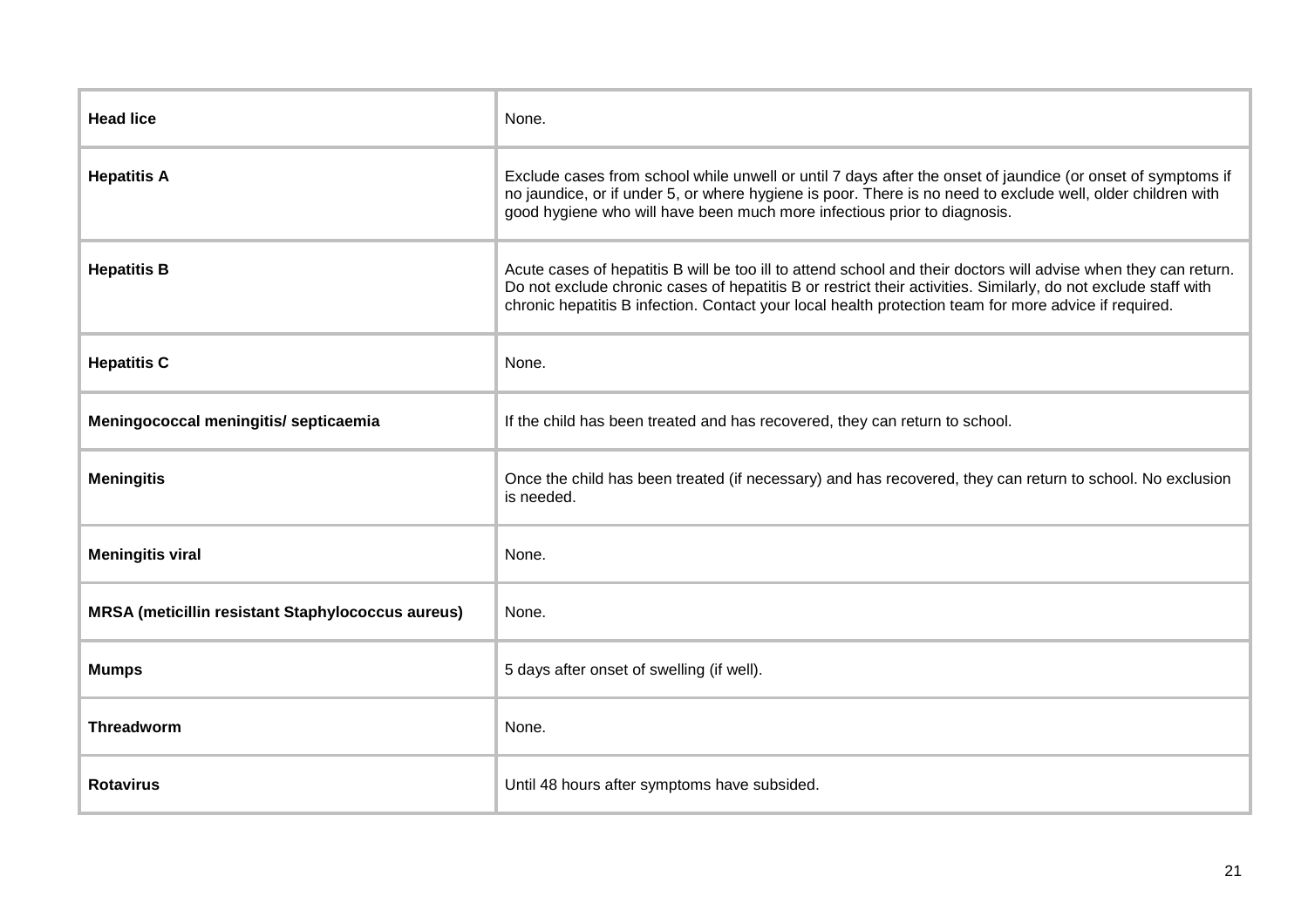## **FIRST AIDERS AS AT SEPTEMBER 21**

| <b>NAME</b>                       | <b>DEPT</b>                    | <b>NAME OF</b><br><b>QUALIFICATION</b> (i.e. First<br>Aid at Work, Appointed person one<br>day or Activity First Aid) | <b>DATE QUALIFIED</b> | <b>DUE FOR</b><br><b>REFRESHER OR</b><br><b>REQUALIFICATION</b><br>(R for Refresher and Q<br>for Requalification) |
|-----------------------------------|--------------------------------|-----------------------------------------------------------------------------------------------------------------------|-----------------------|-------------------------------------------------------------------------------------------------------------------|
| <b>LEE</b><br><b>HANFORD</b>      | <b>SITE</b><br><b>MANAGER</b>  | <b>FIRST AID AT WORK</b>                                                                                              | 17/12/2019            | 17/12/2022 ®                                                                                                      |
| <b>JAMIE</b><br><b>KILBURN</b>    | <b>ART</b>                     | <b>EMERGENCY FIRST AID</b>                                                                                            | 03/07/2019            | $02/07/2022$ (Q)                                                                                                  |
| <b>ELIZABETH</b><br><b>EVANS</b>  | <b>SCHOOL</b><br><b>OFFICE</b> | <b>EMERGENCY FIRST AID</b>                                                                                            | 03/07/2019            | $02/07/2022$ (Q)                                                                                                  |
| <b>EMMA</b><br><b>ROBINSON</b>    | <b>ENGLISH</b>                 | <b>EMERGENCY FIRST AID</b>                                                                                            | 03/07/2019            | $02/07/2022$ (Q)                                                                                                  |
| <b>HOLLIE</b><br><b>GIBSON</b>    | <b>GEOGRAPHY</b>               | <b>EMERGENCY FIRST AID</b>                                                                                            | 03/07/2019            | $02/07/2022$ (Q)                                                                                                  |
| <b>JOSEPH</b><br><b>BAIN</b>      | <b>SCIENCE</b>                 | <b>EMERGENCY FIRST AID</b>                                                                                            | 03/07/2019            | $02/07/2022$ (Q)                                                                                                  |
| <b>SAMANTHA</b><br><b>DURRELL</b> | <b>SCHOOL</b><br><b>OFFICE</b> | <b>EMERGENCY FIRST AID</b>                                                                                            | 03/07/2019            | $02/07/2022$ (Q)                                                                                                  |
| <b>CHARLOTTE</b><br><b>COEN</b>   | <b>LANGUAGES</b>               | <b>EMERGENCY FIRST AID</b>                                                                                            | 03/07/2019            | $02/07/2022$ (Q)                                                                                                  |
| <b>SAM</b><br><b>FORD</b>         | <b>SITE</b><br><b>STAFF</b>    | <b>EMERGENCY FIRST AID</b>                                                                                            | 05/07/2019            | $04/07/2022$ (Q)                                                                                                  |
| <b>KELLY</b><br><b>BARRON</b>     | <b>SCHOOL</b><br><b>OFFICE</b> | <b>EMERGENCY FIRST AID</b>                                                                                            | 05/07/2019            | $04/07/2022$ (Q)                                                                                                  |
| <b>ALISON</b><br><b>LAY</b>       | <b>SENCO</b>                   | <b>EMERGENCY FIRST AID</b>                                                                                            | 05/07/2019            | $04/07/2022$ (Q)                                                                                                  |
| <b>HANNAH</b><br><b>ALFORD</b>    | <b>MUSIC</b>                   | <b>EMERGENCY FIRST AID</b>                                                                                            | 05/07/2019            | 04/07/2022 (Q)                                                                                                    |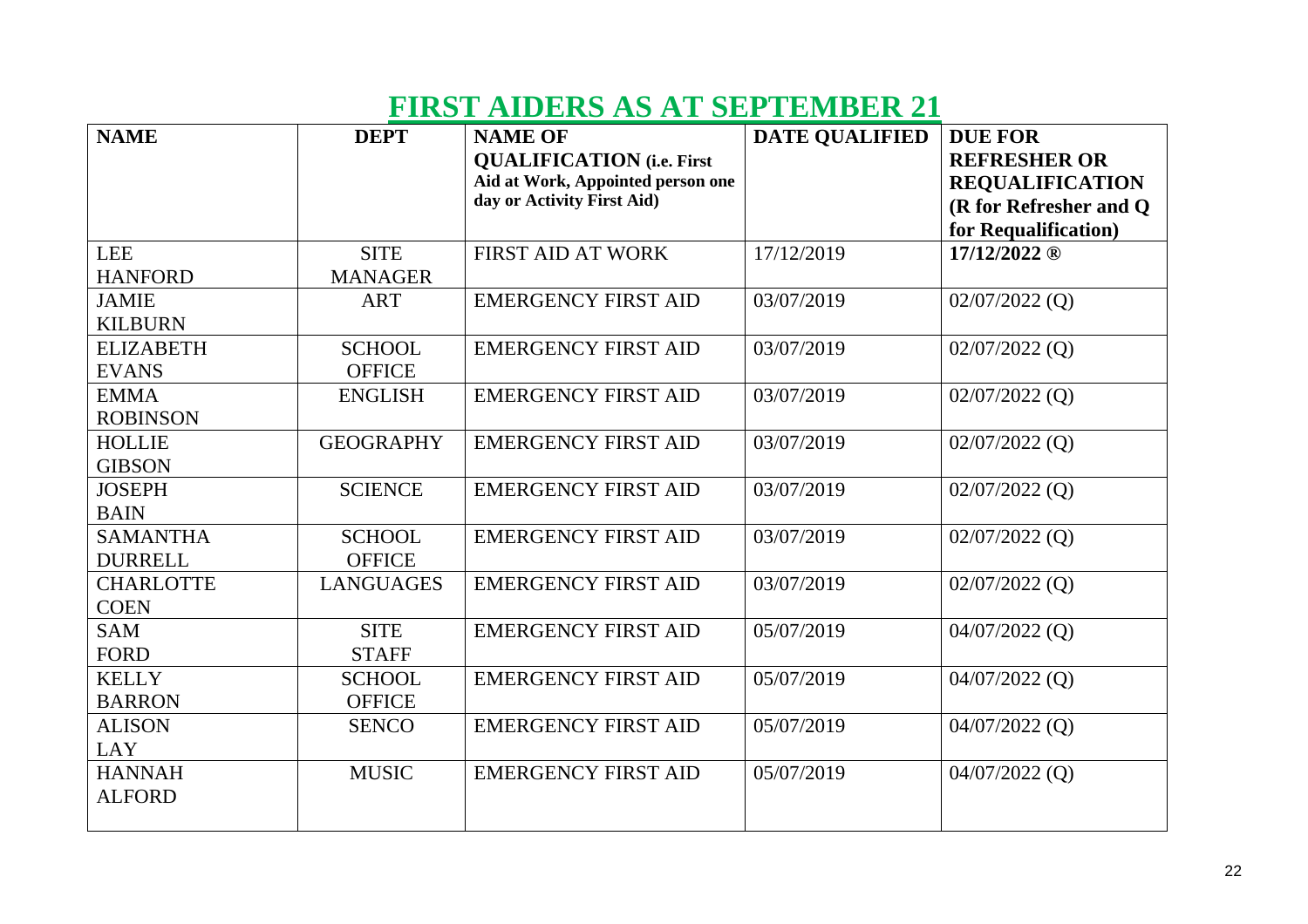| <b>NAME</b>                       | <b>DEPT</b>                | <b>NAME OF</b><br><b>QUALIFICATION</b> (i.e. First<br>Aid at Work, Appointed person one<br>day or Activity First Aid) | <b>DATE QUALIFIED</b> | <b>DUE FOR</b><br><b>REFRESHER OR</b><br><b>REQUALIFICATION</b><br>(R for Refresher and Q)<br>for Requalification) |
|-----------------------------------|----------------------------|-----------------------------------------------------------------------------------------------------------------------|-----------------------|--------------------------------------------------------------------------------------------------------------------|
| <b>SIMON</b><br><b>BARRINGTON</b> | <b>HISTORY</b>             | <b>EMERGENCY FIRST AID</b>                                                                                            | 05/07/2019            | $04/07/2022$ (Q)                                                                                                   |
| <b>HEIDI</b><br><b>SMITH</b>      | <b>ENGLISH</b>             | <b>EMERGENCY FIRST AID</b>                                                                                            | 05/07/2019            | $04/07/2022$ (Q)                                                                                                   |
| <b>BRENDAN</b><br><b>RYAN</b>     | <b>ENGLISH</b>             | <b>EMERGENCY FIRST AID</b>                                                                                            | 11/07/2019            | $10/07/2022$ (Q)                                                                                                   |
| <b>CLAIRE</b><br><b>BRENNAN</b>   | <b>DT</b>                  | <b>EMERGENCY FIRST AID</b>                                                                                            | 08/07/21              | $07/07/24$ (Q)                                                                                                     |
| <b>CATHERINE</b><br><b>FOSTER</b> | <b>SCIENCE</b>             | <b>EMERGENCY FIRST AID</b>                                                                                            | 08/07/21              | $07/07/24$ (Q)                                                                                                     |
| <b>SOPHIE</b><br><b>EDMEADES</b>  | <b>HISTORY</b>             | <b>EMERGENCY FIRST AID</b>                                                                                            | 08/07/21              | $07/07/24$ (Q)                                                                                                     |
| <b>JENNY</b><br><b>RUTH</b>       | <b>FOOD</b><br><b>TECH</b> | <b>EMERGENCY FIRST AID</b>                                                                                            | 08/07/21              | $07/07/24$ (Q)                                                                                                     |
| <b>LOUISE</b><br><b>HANDLEY</b>   | <b>ENGLISH</b>             | <b>EMERGENCY FIRST AID</b>                                                                                            | 08/07/21              | $07/07/24$ (Q)                                                                                                     |
| <b>LEXI</b><br><b>WILLIAMS</b>    | <b>MUSIC</b>               | <b>EMERGENCY FIRST AID</b>                                                                                            | 08/07/21              | $07/07/24$ (Q)                                                                                                     |
| <b>LES</b><br><b>EGALTON</b>      | <b>SITE</b><br><b>TEAM</b> | <b>EMERGENCY FIRST AID</b>                                                                                            | 08/07/21              | $07/07/24$ (Q)                                                                                                     |
| <b>GARY</b><br><b>MORRELL</b>     | <b>SITE</b><br><b>TEAM</b> | <b>EMERGENCY FIRST AID</b>                                                                                            | 08/07/21              | $07/07/24$ (Q)                                                                                                     |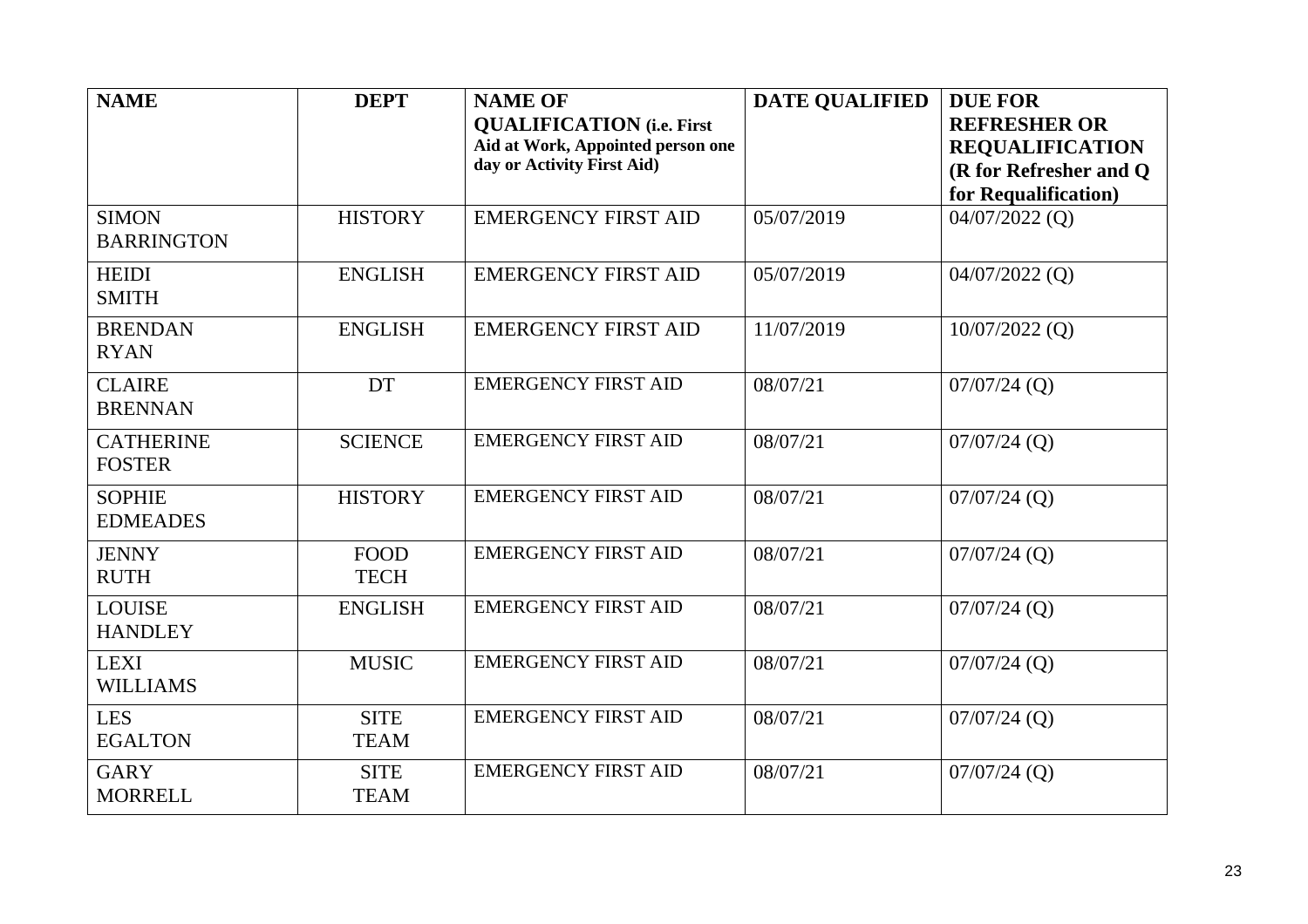| <b>NAME</b>                             | <b>DEPT</b>                    | <b>NAME OF</b><br><b>QUALIFICATION</b> (i.e. First<br>Aid at Work, Appointed person one<br>day or Activity First Aid) | <b>DATE QUALIFIED</b> | <b>DUE FOR</b><br><b>REFRESHER OR</b><br><b>REQUALIFICATION</b><br>(R for Refresher and Q |
|-----------------------------------------|--------------------------------|-----------------------------------------------------------------------------------------------------------------------|-----------------------|-------------------------------------------------------------------------------------------|
|                                         |                                |                                                                                                                       |                       | for Requalification)                                                                      |
| <b>KATIE</b><br><b>TURNER</b>           | <b>SCIENCE</b><br><b>TECH</b>  | <b>EMERGENCY FIRST AID</b>                                                                                            | 08/07/21              | $07/07/24$ (Q)                                                                            |
| <b>ASHLEY</b><br><b>MARLOW</b>          | <b>SCIENCE</b><br><b>TECH</b>  | <b>EMERGENCY FIRST AID</b>                                                                                            | 08/07/21              | $07/07/24$ (Q)                                                                            |
| <b>JENNY</b><br><b>MCARDLE</b>          | <b>SCHOOL</b><br><b>OFFICE</b> | <b>EMERGENCY FIRST AID</b>                                                                                            | 08/07/21              | $07/07/24$ (Q)                                                                            |
| <b>CALLUM</b><br><b>BAIRD</b>           | <b>RE</b>                      | <b>EMERGENCY FIRST AID</b>                                                                                            | 08/07/21              | $07/07/24$ (Q)                                                                            |
| <b>ANA CARRERA-</b><br><b>HERNANDEZ</b> | <b>LANGUAGES</b>               | <b>EMERGENCY FIRST AID</b>                                                                                            | 09/07/21              | $08/07/24$ (Q)                                                                            |
| <b>HELEN</b><br><b>DAVIES</b>           | PE                             | <b>EMERGENCY FIRST AID</b>                                                                                            | 09/07/21              | $08/07/24$ (Q)                                                                            |
| <b>LEIGH</b><br><b>MARSHALL</b>         | PE                             | <b>EMERGENCY FIRST AID</b>                                                                                            | 09/07/21              | $08/07/24$ (Q)                                                                            |
| <b>JOANNE</b><br><b>MARSHALL</b>        | <b>PE</b>                      | <b>EMERGENCY FIRST AID</b>                                                                                            | 09/07/21              | $08/07/24$ (Q)                                                                            |
| <b>JACOB</b><br><b>ELLIS</b>            | <b>PE</b>                      | <b>EMERGENCY FIRST AID</b>                                                                                            | 09/07/21              | $08/07/24$ (Q)                                                                            |
| <b>SIMON</b><br><b>HOULT</b>            | <b>PE</b>                      | <b>EMERGENCY FIRST AID</b>                                                                                            | 09/07/21              | $08/07/24$ (Q)                                                                            |
| <b>JON</b><br><b>DISS</b>               | <b>SITE</b><br><b>TEAM</b>     | <b>EMERGENCY FIRST AID</b>                                                                                            | 09/07/21              | $08/07/24$ (Q)                                                                            |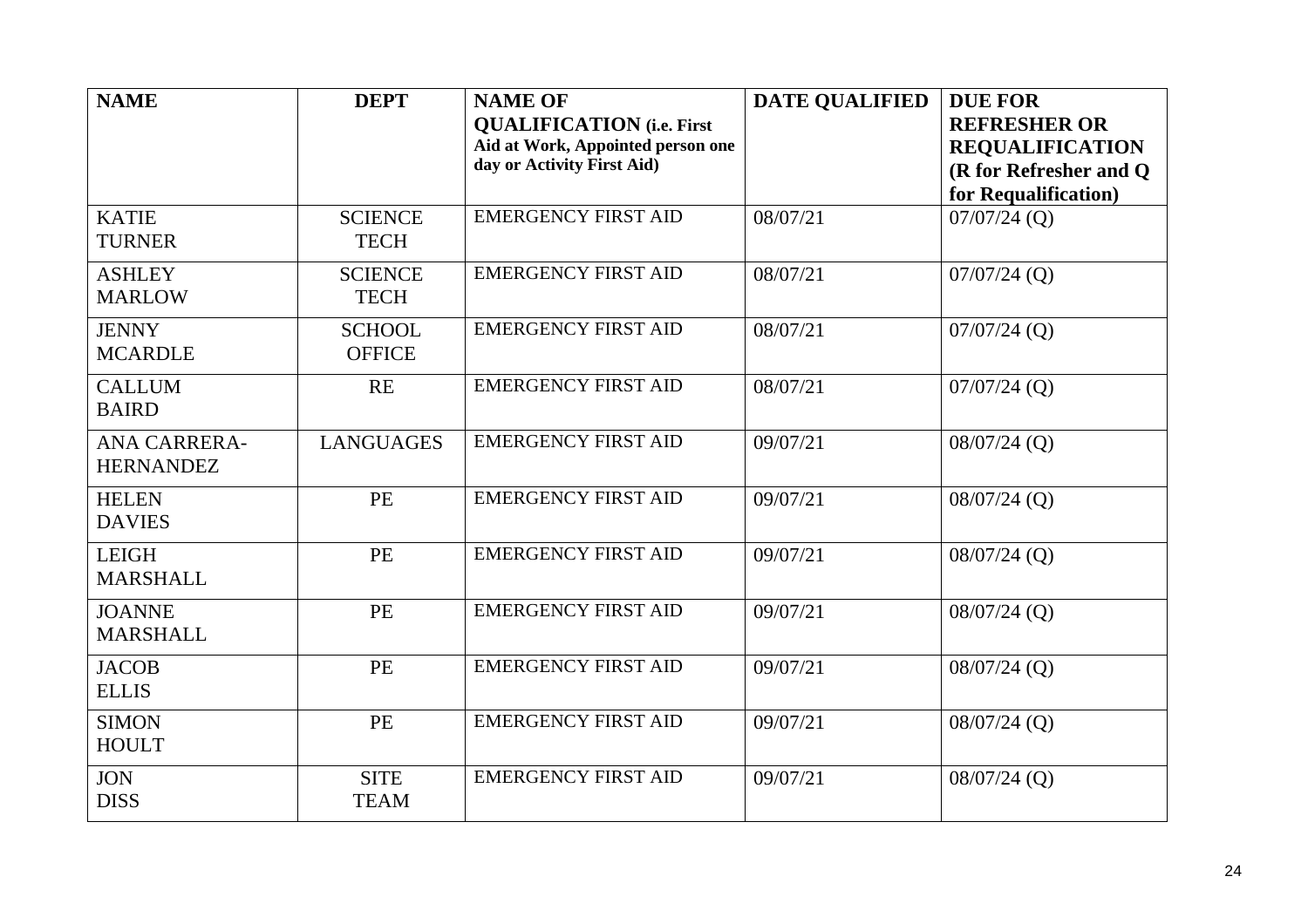| <b>NAME</b>                        | <b>DEPT</b>                    | <b>NAME OF</b><br><b>QUALIFICATION</b> (i.e. First<br>Aid at Work, Appointed person one<br>day or Activity First Aid) | <b>DATE QUALIFIED</b> | <b>DUE FOR</b><br><b>REFRESHER OR</b><br><b>REQUALIFICATION</b><br>(R for Refresher and Q)<br>for Requalification) |
|------------------------------------|--------------------------------|-----------------------------------------------------------------------------------------------------------------------|-----------------------|--------------------------------------------------------------------------------------------------------------------|
| <b>CHRISTINE</b><br><b>MATTHEW</b> | <b>SCIENCE</b><br><b>ADMIN</b> | <b>EMERGENCY FIRST AID</b>                                                                                            | 09/07/21              | $08/07/24$ (Q)                                                                                                     |
| <b>KAREN</b><br><b>NATRASS</b>     | <b>FOOD</b><br><b>TECH</b>     | <b>EMERGENCY FIRST AID</b>                                                                                            | 09/07/21              | $08/07/24$ (Q)                                                                                                     |
| <b>JULIAN</b><br><b>TEECE</b>      | DT                             | <b>EMERGENCY FIRST AID</b>                                                                                            | 09/07/21              | $08/07/24$ (Q)                                                                                                     |
| <b>PAT</b><br><b>SAIT</b>          | <b>SITE</b><br><b>TEAM</b>     | <b>EMERGENCY FIRST AID</b>                                                                                            | 09/07/21              | $08/07/24$ (Q)                                                                                                     |
| <b>LEE</b><br><b>JONES</b>         | <b>DRAMA</b>                   | <b>EMERGENCY FIRST AID</b>                                                                                            | 09/07/21              | $08/07/24$ (Q)                                                                                                     |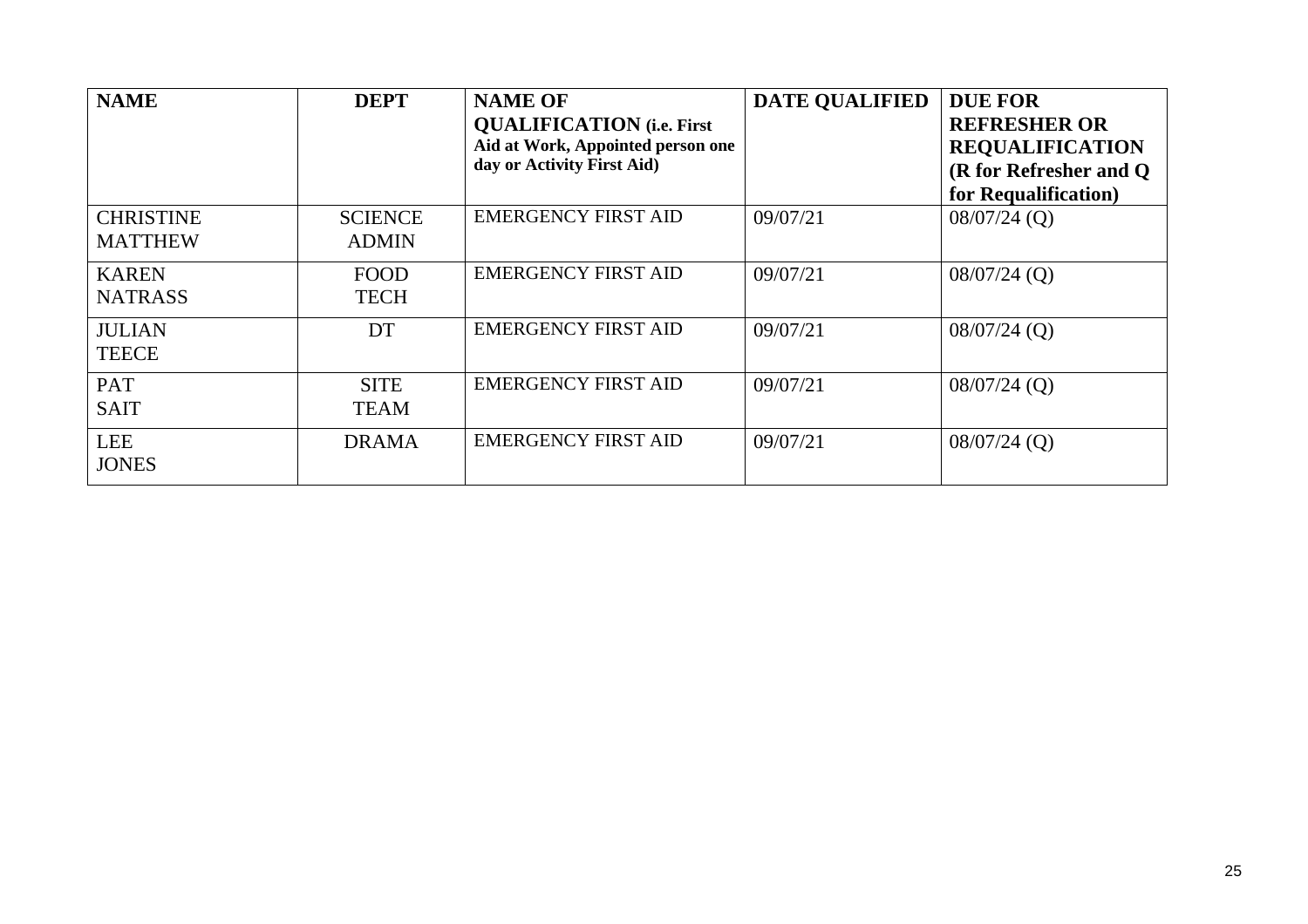## **ONLINE HEALTH & SAFETY TRAINING**

| First name | Surname       | Course                                         | <b>Status</b> | License<br>identifier | License<br>allocated | Date<br>started | Date<br>completed | Grade |
|------------|---------------|------------------------------------------------|---------------|-----------------------|----------------------|-----------------|-------------------|-------|
| Richard    | <b>Bolton</b> | <b>Electrical Safety Awareness 2019</b>        | 100%          | H&S                   | 12/01/2021           | 03/02/2021      | 08/02/2021        | 100%  |
| Richard    | <b>Bolton</b> | <b>Contractors Safety Procedures 2019</b>      | 100%          | H&S                   | 12/01/2021           | 14/01/2021      | 14/01/2021        | 100%  |
| Richard    | <b>Bolton</b> | Fire Marshal & Warden Safety Essentials 2019   | 100%          | H&S                   | 22/12/2020           | 08/01/2021      | 13/01/2021        | 96%   |
| Richard    | <b>Bolton</b> | Lone Working & Personal Safety Essentials 2019 | 100%          | H&S                   | 12/01/2021           | 09/02/2021      | 12/02/2021        | 100%  |
| Richard    | <b>Bolton</b> | Hazardous Substances (COSHH) 2019              | 100%          | H&S                   | 12/01/2021           | 12/02/2021      | 12/02/2021        | 100%  |
| Claire     | Brennan       | First Aid Awareness 2019                       | 100%          | H&S                   | 11/02/2021           | 11/02/2021      | 11/02/2021        | 99%   |
| Caroline   | Carnochan     | First Aid Awareness 2019                       | 100%          | H&S                   | 22/02/2021           | 23/02/2021      | 23/02/2021        | 96%   |
| Rachna     | Carron        | Fire Marshal & Warden Safety Essentials 2019   | 50%           | H&S                   | 17/09/2020           | 22/09/2020      |                   | 38%   |
| Helen      | Davies        | First Aid Awareness 2019                       | 100%          | H&S                   | 19/01/2021           | 21/01/2021      | 21/01/2021        | 99%   |
| Jon        | <b>Diss</b>   | Managing Health and Safety 2019                | 100%          | H&S                   | 28/06/2021           | 01/07/2021      | 02/07/2021        | 95%   |
| James      | Dudley-Hart   | Fire Marshal & Warden Safety Essentials 2019   | 100%          | H&S                   | 17/09/2020           | 18/09/2020      | 29/09/2020        | 56%   |
| Mark       | Duncan        | First Aid Awareness 2019                       | 100%          | H&S                   | 19/01/2021           | 06/02/2021      | 06/02/2021        | 98%   |
| Les        | Egalton       | Fire Marshal & Warden Safety Essentials 2019   | 100%          | H&S                   | 08/01/2021           | 08/01/2021      | 21/01/2021        | 97%   |
| Jacob      | <b>Ellis</b>  | First Aid Awareness 2019                       | 100%          | H&S                   | 19/01/2021           | 29/01/2021      | 29/01/2021        | 99%   |
| Lawrence   | <b>Ellis</b>  | Slips, Trips & Falls 2019                      | 100%          | H&S                   | 12/01/2021           | 12/02/2021      | 12/02/2021        | 100%  |
| Lawrence   | <b>Ellis</b>  | <b>Electrical Safety Awareness 2019</b>        | 100%          | H&S                   | 12/01/2021           | 12/02/2021      | 12/02/2021        | 100%  |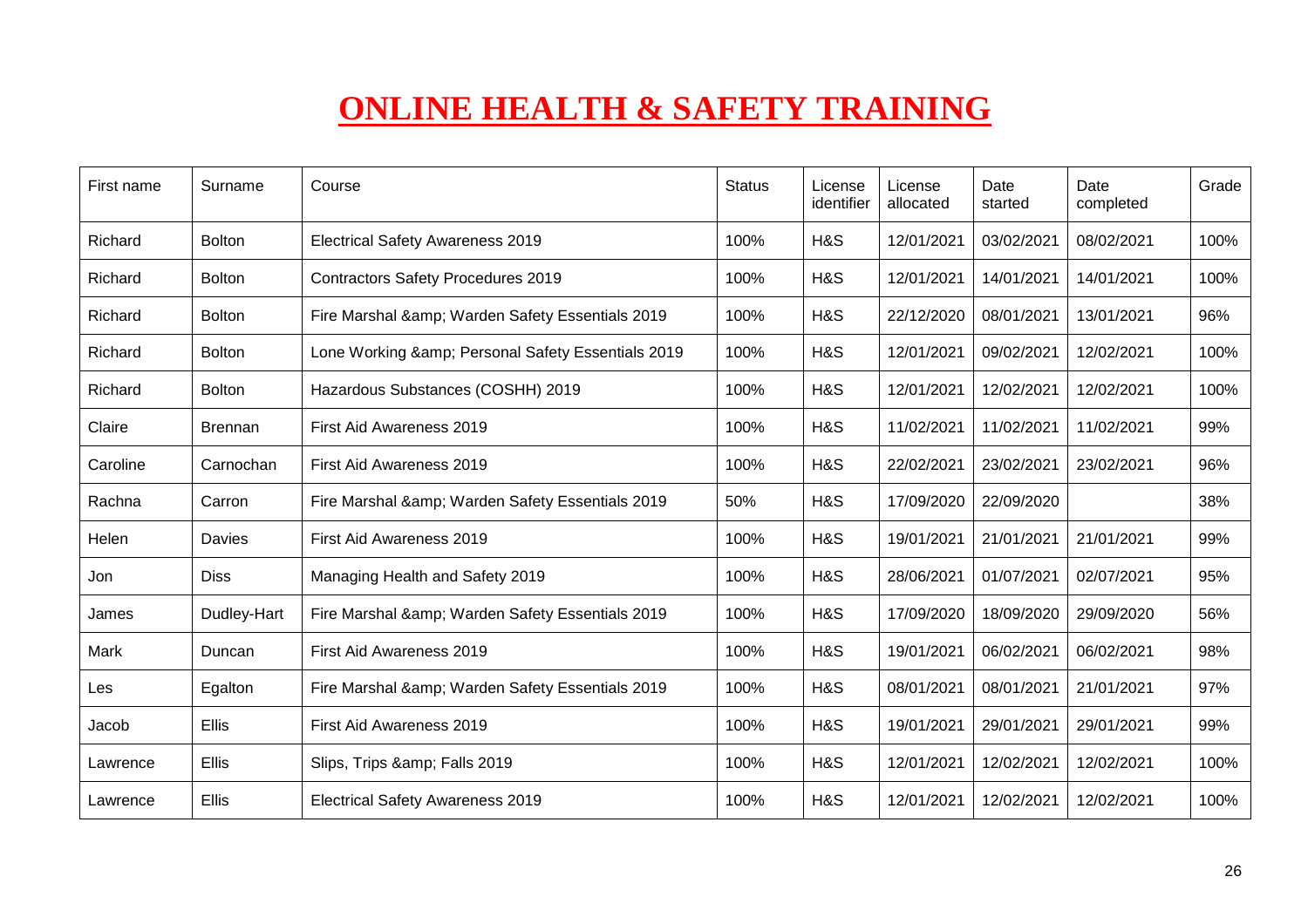| Lawrence    | Ellis        | First Aid Awareness 2019                       | 50%  | H&S | 12/01/2021 | 12/02/2021 |            | 89%  |
|-------------|--------------|------------------------------------------------|------|-----|------------|------------|------------|------|
| Lawrence    | Ellis        | Fire Marshal & Warden Safety Essentials 2019   | 100% | H&S | 22/12/2020 | 13/01/2021 | 13/01/2021 | 99%  |
| Lawrence    | <b>Ellis</b> | Lone Working & Personal Safety Essentials 2019 | 100% | H&S | 12/01/2021 | 12/02/2021 | 12/02/2021 | 100% |
| Lawrence    | <b>Ellis</b> | <b>Manual Handling Essentials 2019</b>         | 100% | H&S | 12/01/2021 | 11/02/2021 | 11/02/2021 | 97%  |
| Sam         | Fords        | Working at Height 2019                         | 100% | H&S | 05/01/2021 | 27/01/2021 | 27/01/2021 | 100% |
| Sam         | Fords        | Fire Marshal & Warden Safety Essentials 2019   | 100% | H&S | 21/07/2020 | 22/07/2020 | 23/07/2020 | 55%  |
| Sam         | Fords        | Lone Working & Personal Safety Essentials 2019 | 100% | H&S | 05/01/2021 | 27/01/2021 | 27/01/2021 | 100% |
| <b>Nick</b> | Galvin       | Legionella Awareness 2019                      | 100% | H&S | 22/12/2020 | 07/01/2021 | 10/01/2021 | 100% |
| <b>Nick</b> | Galvin       | Slips, Trips & Falls 2019                      | 100% | H&S | 22/12/2020 | 11/01/2021 | 11/01/2021 | 100% |
| <b>Nick</b> | Galvin       | Fire Marshal & Warden Safety Essentials 2019   | 100% | H&S | 22/12/2020 | 05/01/2021 | 07/01/2021 | 92%  |
| Lee         | Hanford      | Hazardous Substances (COSHH) 2019              | 100% | H&S | 21/07/2020 | 09/02/2021 | 09/02/2021 | 100% |
| Lee         | Hanford      | CPR Awareness 2019                             | 100% | H&S | 21/07/2020 | 22/12/2020 | 22/12/2020 | 100% |
| Lee         | Hanford      | Slips, Trips & Falls 2019                      | 100% | H&S | 21/07/2020 | 09/02/2021 | 09/02/2021 | 100% |
| Lee         | Hanford      | <b>Contractors Safety Procedures 2019</b>      | 100% | H&S | 21/07/2020 | 22/12/2020 | 22/12/2020 | 100% |
| Lee         | Hanford      | First Aid Awareness 2019                       | 100% | H&S | 21/07/2020 | 09/02/2021 | 09/02/2021 | 100% |
| Lee         | Hanford      | Asbestos Awareness 2019                        | 100% | H&S | 21/07/2020 | 22/12/2020 | 22/12/2020 | 86%  |
| Lee         | Hanford      | Fire Safety Essentials 2019                    | 100% | H&S | 21/07/2020 | 09/02/2021 | 09/02/2021 | 98%  |
| Lee         | Hanford      | Managing Health and Safety 2019                | 100% | H&S | 21/07/2020 | 22/12/2020 | 22/12/2020 | 97%  |
| Lee         | Hanford      | Fire Marshal & Warden Safety Essentials 2019   | 100% | H&S | 21/07/2020 | 06/09/2021 | 06/09/2021 | 97%  |
| Lee         | Hanford      | <b>Electrical Safety Awareness 2019</b>        | 100% | H&S | 21/07/2020 | 09/02/2021 | 09/02/2021 | 100% |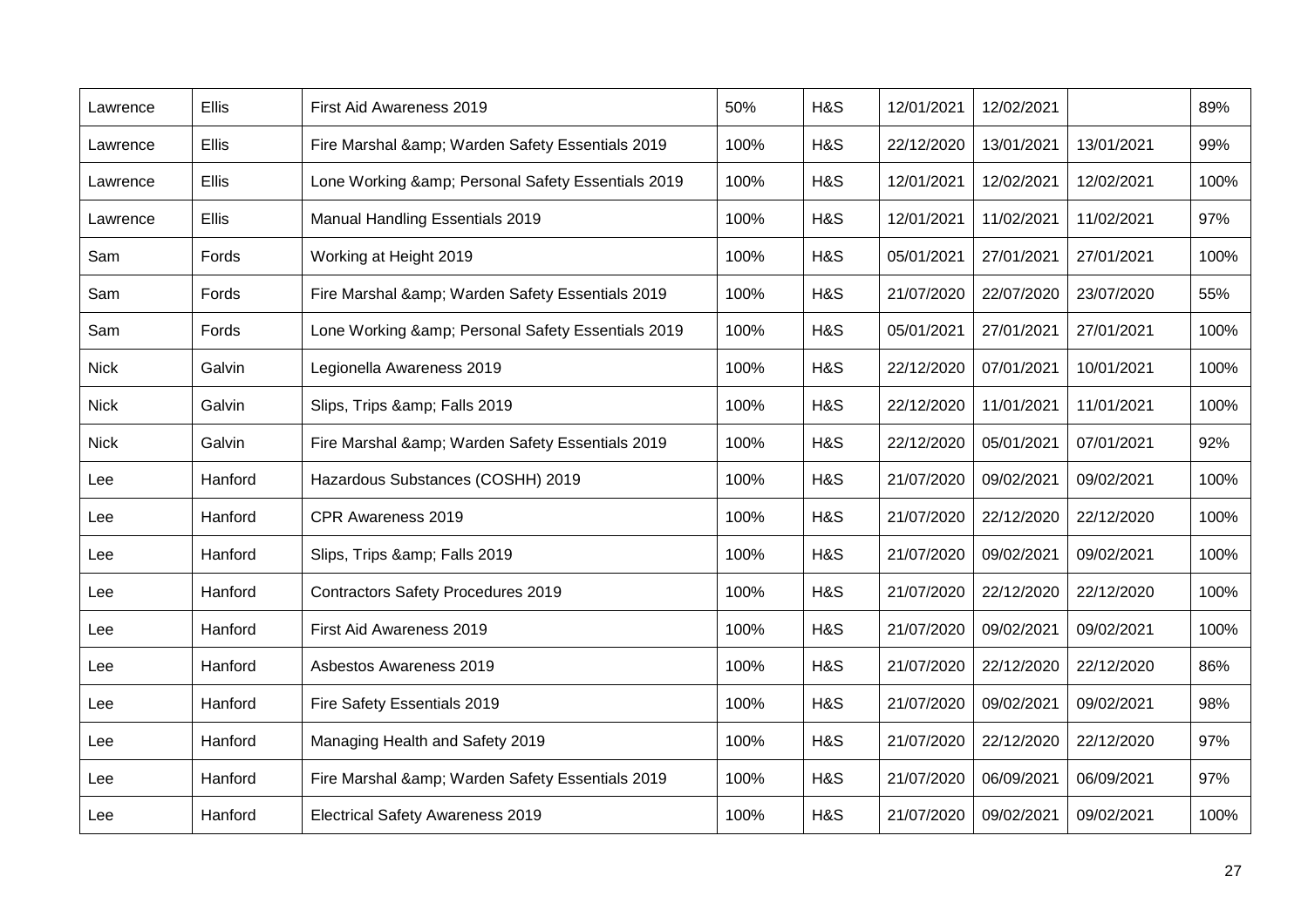| Lee    | Hanford  | Legionella Awareness 2019                      | 100% | H&S | 21/07/2020 | 10/02/2021 | 11/02/2021 | 100% |
|--------|----------|------------------------------------------------|------|-----|------------|------------|------------|------|
| Lee    | Hanford  | Driving at Work Essentials 2019                | 100% | H&S | 21/07/2020 | 28/01/2021 | 09/02/2021 | 100% |
| Lee    | Hanford  | Working at Height 2019                         | 100% | H&S | 21/07/2020 | 05/01/2021 | 05/01/2021 | 94%  |
| Lee    | Hanford  | Introduction to Health & Safety 2019           | 100% | H&S | 21/07/2020 | 10/02/2021 | 10/02/2021 | 100% |
| Lee    | Hanford  | Display Screen Equipment Essentials 2019       | 100% | H&S | 21/07/2020 | 22/12/2020 | 28/01/2021 | 100% |
| Jose   | Harris   | Fire Marshal & Warden Safety Essentials 2019   | 100% | H&S | 17/09/2020 | 23/11/2020 | 24/11/2020 | 97%  |
| Susan  | Hay      | Fire Marshal & Warden Safety Essentials 2019   | 100% | H&S | 17/09/2020 | 24/12/2020 | 24/12/2020 | 94%  |
| Simon  | Hoult    | First Aid Awareness 2019                       | 100% | H&S | 19/01/2021 | 10/02/2021 | 10/02/2021 | 98%  |
| Leigh  | Marshall | First Aid Awareness 2019                       | 100% | H&S | 19/01/2021 | 23/02/2021 | 23/02/2021 | 98%  |
| Joanne | Marshall | First Aid Awareness 2019                       | 50%  | H&S | 19/01/2021 | 29/01/2021 |            | 84%  |
| Gary   | Morrell  | Lone Working & Personal Safety Essentials 2019 | 100% | H&S | 05/01/2021 | 07/01/2021 | 07/01/2021 | 100% |
| Gary   | Morrell  | Legionella Awareness 2019                      | 100% | H&S | 10/02/2021 | 11/02/2021 | 11/02/2021 | 100% |
| Gary   | Morrell  | Fire Marshal & Warden Safety Essentials 2019   | 100% | H&S | 05/01/2021 | 06/01/2021 | 07/01/2021 | 100% |
| Gary   | Morrell  | Managing Health and Safety 2019                | 100% | H&S | 10/02/2021 | 11/02/2021 | 12/02/2021 | 100% |
| Gary   | Morrell  | Working at Height 2019                         | 100% | H&S | 05/01/2021 | 07/01/2021 | 07/01/2021 | 96%  |
| Gary   | Morrell  | Personal Protective Equipment 2019             | 100% | H&S | 10/02/2021 | 18/02/2021 | 18/02/2021 | 100% |
| Gary   | Morrell  | Slips, Trips & Falls 2019                      | 100% | H&S | 10/02/2021 | 22/02/2021 | 22/02/2021 | 100% |
| Gary   | Morrell  | <b>Manual Handling Essentials 2019</b>         | 100% | H&S | 10/02/2021 | 22/02/2021 | 22/02/2021 | 98%  |
| Gary   | Morrell  | First Aid Awareness 2019                       | 100% | H&S | 10/02/2021 | 22/02/2021 | 22/02/2021 | 93%  |
| Gary   | Morrell  | <b>Electrical Safety Awareness 2019</b>        | 100% | H&S | 10/02/2021 | 18/02/2021 | 18/02/2021 | 100% |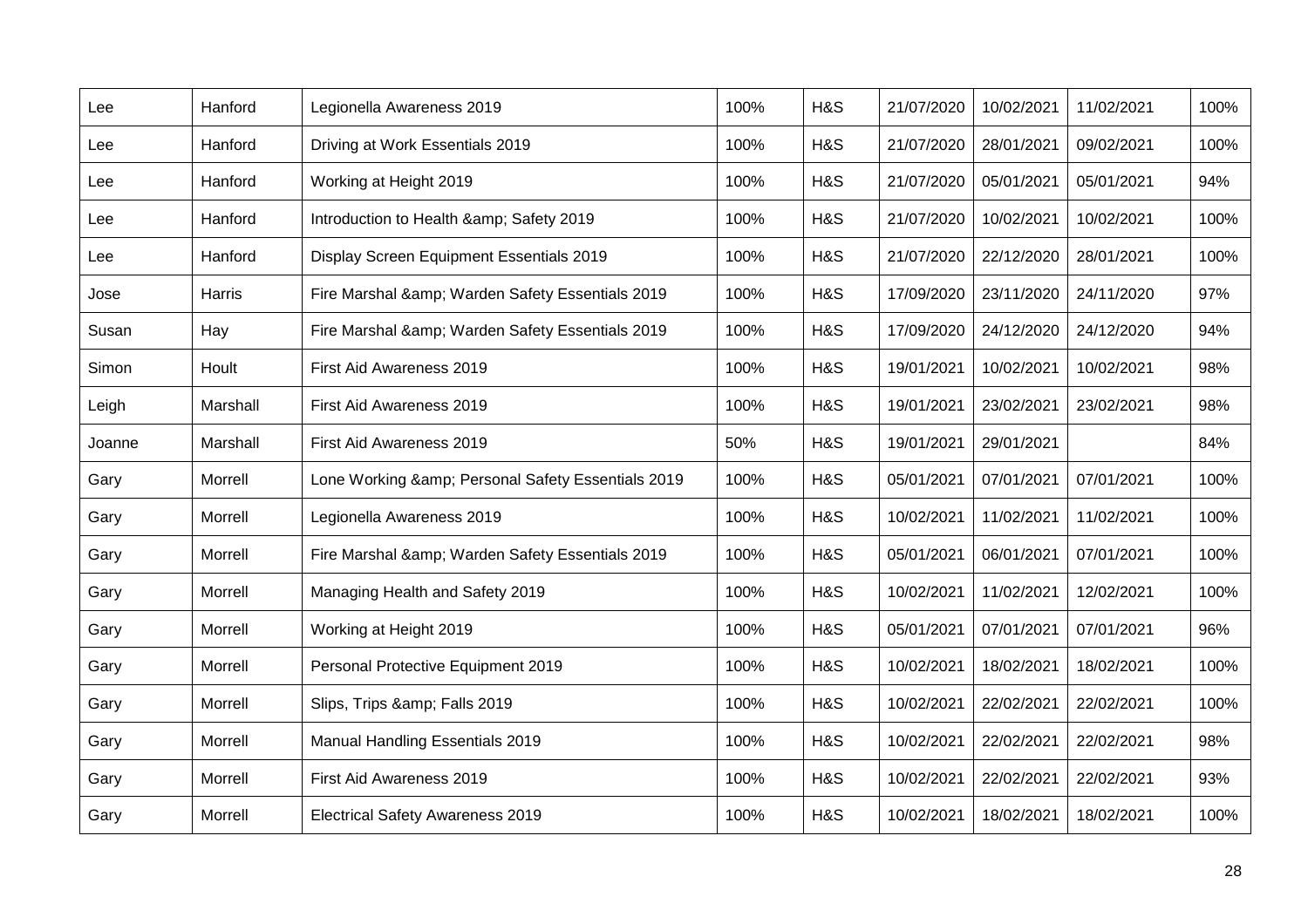| Gary         | Morrell | <b>Asbestos Awareness 2019</b>                 | 100%  | H&S | 10/02/2021 | 18/02/2021 | 18/02/2021 | 100% |
|--------------|---------|------------------------------------------------|-------|-----|------------|------------|------------|------|
| Gary         | Morrell | Hazardous Substances (COSHH) 2019              | 100%  | H&S | 10/02/2021 | 11/02/2021 | 11/02/2021 | 99%  |
| Lizzie       | Reed    | First Aid Awareness 2019                       | 100%  | H&S | 19/01/2021 | 21/01/2021 | 21/01/2021 | 98%  |
| <b>Brett</b> | Roberts | Lone Working & Personal Safety Essentials 2019 | 100%  | H&S | 05/01/2021 | 09/01/2021 | 09/01/2021 | 100% |
| <b>Brett</b> | Roberts | Working at Height 2019                         | 86%   | H&S | 05/01/2021 | 09/01/2021 |            | 98%  |
| <b>Brett</b> | Roberts | Fire Marshal & Warden Safety Essentials 2019   | 100%  | H&S | 21/07/2020 | 25/07/2020 | 13/09/2020 | 55%  |
| Pat          | Sait    | Slips, Trips & Falls 2019                      | 67%   | H&S | 22/12/2020 | 14/04/2021 |            | 100% |
| Pat          | Sait    | Lone Working & Personal Safety Essentials 2019 | 33%   | H&S | 22/12/2020 | 13/04/2021 |            | 90%  |
| Pat          | Sait    | Legionella Awareness 2019                      | $0\%$ | H&S | 22/12/2020 | 13/04/2021 |            | 71%  |
| Pat          | Sait    | Hazardous Substances (COSHH) 2019              | 0%    | H&S | 22/12/2020 | 13/04/2021 |            | 0%   |
| Pat          | Sait    | Fire Marshal & Warden Safety Essentials 2019   | 50%   | H&S | 22/12/2020 | 01/04/2021 |            | 74%  |
| Pat          | Sait    | <b>Contractors Safety Procedures 2019</b>      | 67%   | H&S | 22/12/2020 | 13/04/2021 |            | 94%  |
| Pat          | Sait    | Introduction to Health & Safety 2019           | 100%  | H&S | 22/12/2020 | 14/04/2021 | 14/04/2021 | 100% |
| Pat          | Sait    | <b>Asbestos Awareness 2019</b>                 | 33%   | H&S | 22/12/2020 | 13/04/2021 |            | 86%  |
| Gill         | Thomas  | First Aid Awareness 2019                       | 100%  | H&S | 11/02/2021 | 19/02/2021 | 19/02/2021 | 95%  |
| Amy          | Wilkes  | First Aid Awareness 2019                       | 100%  | H&S | 19/01/2021 | 10/02/2021 | 10/02/2021 | 96%  |